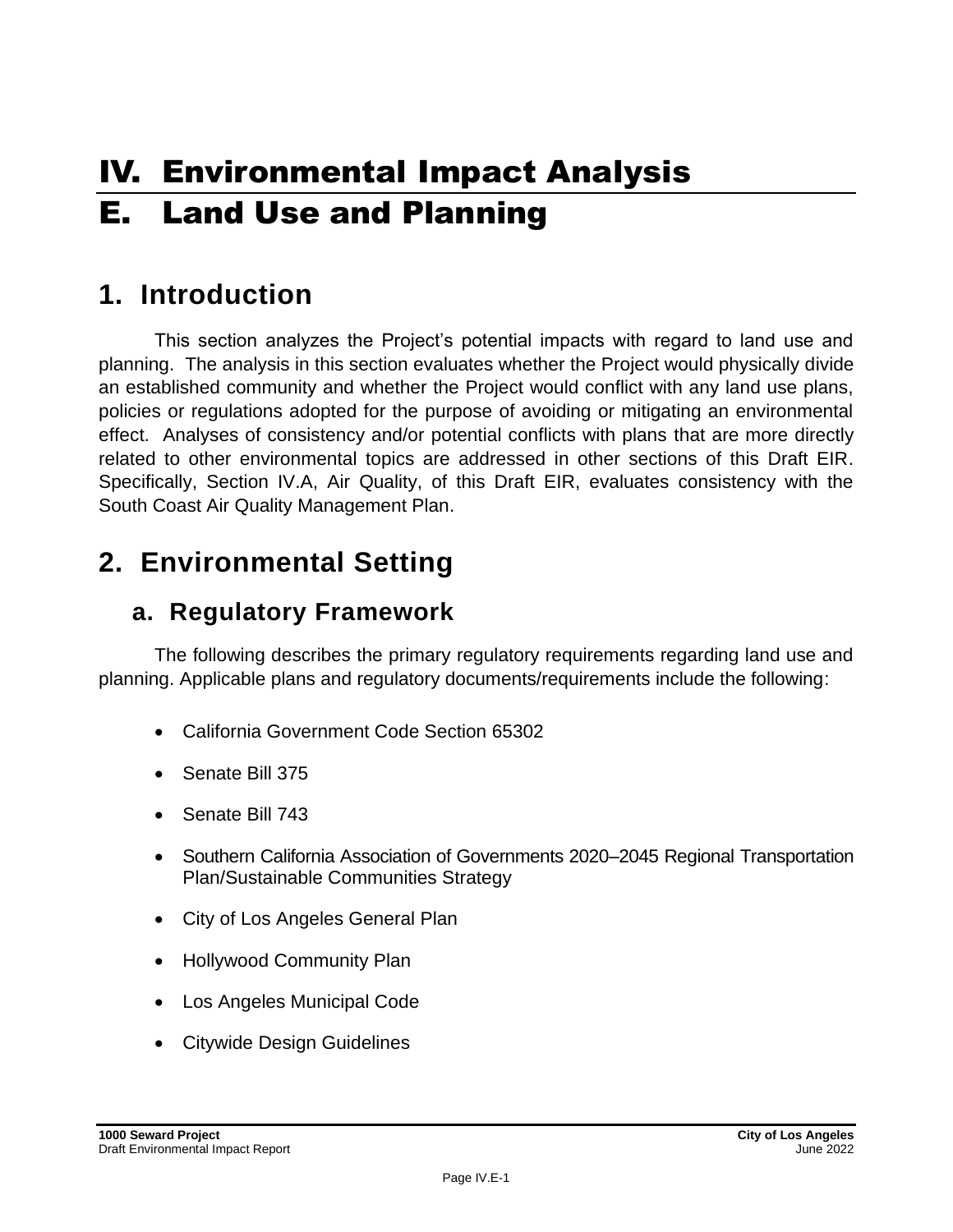## (1) State

### *(a) California Government Code Section 65302*

California law requires that every city and county prepare and adopt a long-range comprehensive General Plan to guide future development and to identify the community's environmental, social, and economic goals. As stated in Section 65302 of the California Government Code, "The general plan shall consist of a statement of development policies and shall include a diagram or diagrams and text setting forth objectives, principle, standard, and plan proposals." While a general plan will contain the community vision for future growth, California law also requires each plan to address the mandated elements listed in Section 65302. The mandatory elements for all jurisdictions are land use, circulation, housing, conservation, open space, noise, and safety.

### *(b) Senate Bill 375*

On September 30, 2008, Senate Bill (SB) 375 was instituted to help achieve Assembly Bill (AB) 32 goals through regulation of cars and light trucks. SB 375 aligns three policy areas of importance to local government: (1) regional long-range transportation plans and investments; (2) regional allocation of the obligation for cities and counties to zone for housing; and (3) achievement of greenhouse gas (GHG) emission reduction targets for the transportation sector set forth in AB 32. It establishes a process for the California Air Resource Board (CARB) to develop GHG emission reduction targets for each region (as opposed to individual local governments or households). SB 375 also requires Metropolitan Planning Organizations (MPO) to prepare a Sustainable Communities Strategy (SCS) within the Regional Transportation Plan (RTP) that guides growth while taking into account the transportation, housing, environmental, and economic needs of the region. SB 375 uses California Environmental Quality Act (CEQA) streamlining as an incentive to encourage residential or mixed-use residential projects, which help achieve AB 32 goals to reduce GHG emissions.

### *(c) Senate Bill 743*

In September 2013, Governor Edmund G. "Jerry" Brown signed SB 743, which made several changes to CEQA for projects located in areas served by transit. Among other things, SB 743 added Public Resources Code (PRC) Section 21099, which provides that "aesthetic and parking impacts of a residential, mixed-use residential, or employment center project on an infill site within a transit priority area shall not be considered significant impacts on the environment." PRC Section 21099(a) defines the following:

• "Infill site" means a lot located within an urban area that has been previously developed, or on a vacant site where at least 75 percent of the perimeter of the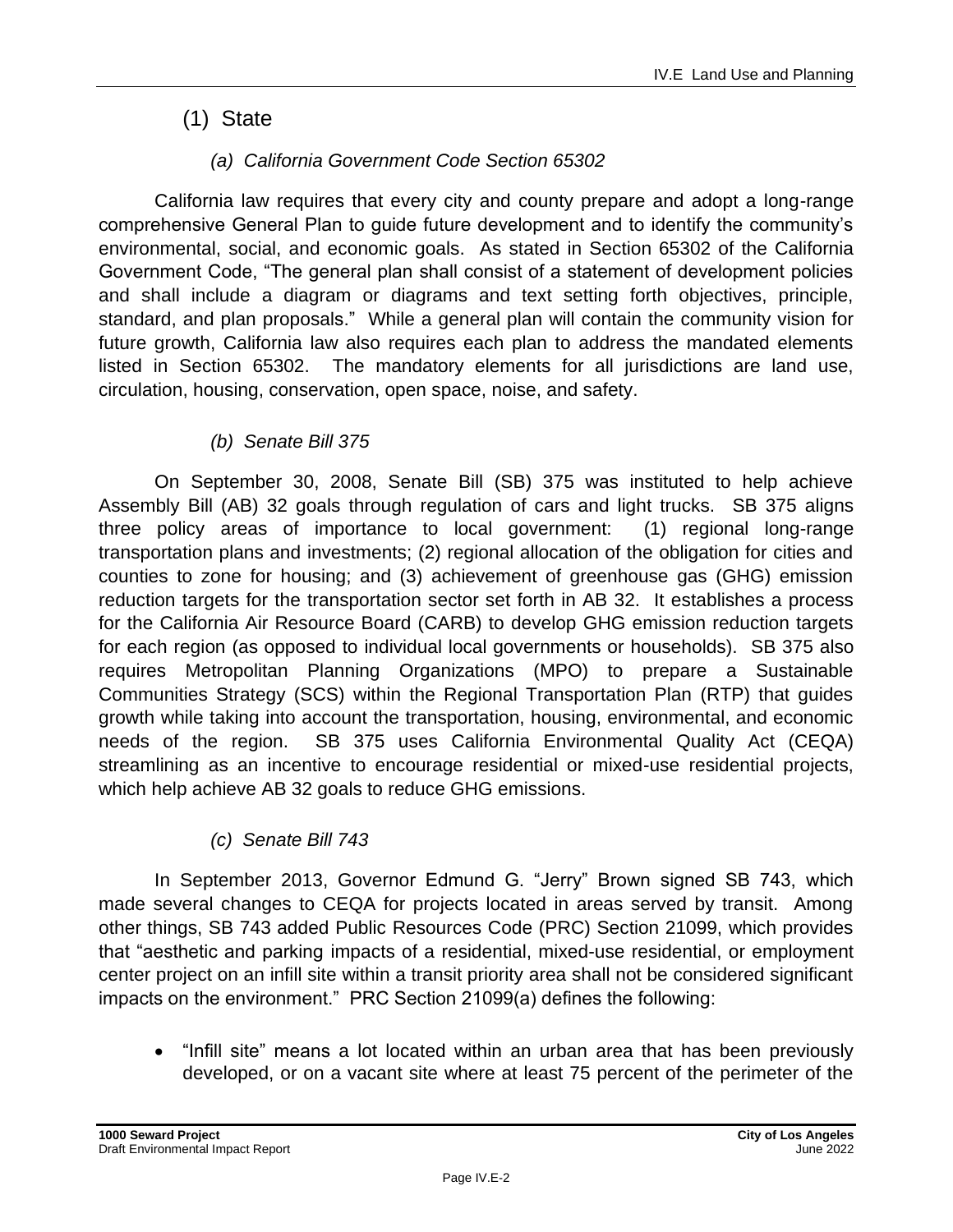site adjoins or is separated only by an improved public right-of-way from, parcels that are developed with qualified urban uses.

• "Transit priority area" means an area within 0.5 mile of a major transit stop that is existing or planned, if the planned stop is scheduled to be completed within the planning horizon included in a Transportation Improvement Program adopted pursuant to Section 450.216 or 450.322 of Title 23 of the Code of Federal Regulations.

PRC Section 21064.3 defines "major transit stop" as "a site containing an existing rail transit station, a ferry terminal served by either a bus or rail transit service, or the intersection of two or more major bus routes with a frequency of service interval of 15 minutes or less during the morning and afternoon peak commute periods."

Although the Project Site is designated as a transit priority area (TPA) in ZIMAS, based on the identification of a major transit stop on Santa Monica Boulevard on City maps, and although the Project qualifies as an employment center project under PRC Section 21099, a review of bus headways at nearby bus stops indicates they are not frequent enough for the Project Site to be designated as a TPA.

## (2) Regional

### *(a) Southern California Association of Governments Regional Transportation Plan/Sustainable Communities Strategy*

On September 3, 2020, the Southern California Association of Governments (SCAG) Regional Council adopted the 2020–2045 Regional Transportation Plan/Sustainable Communities Strategy (RTP/SCS), also known as Connect SoCal. The 2020–2045 RTP/SCS presents a long-term transportation vision through the year 2045 for the six-county region of Imperial, Los Angeles, Orange, Riverside, San Bernardino, and Ventura counties. The 2020–2045 RTP/SCS contains baseline socioeconomic projections that are used as the basis for SCAG's transportation planning, and the provision of services by other regional agencies. SCAG's overarching strategy for achieving its goals is integrating land use and transportation. SCAG policies are directed towards the development of regional land use patterns that contribute to reductions in vehicle miles and improvements to the transportation system. Rooted in past RTP/SCS plans, Connect SoCal's "Core Vision" centers on maintaining and better managing the region's transportation network, expanding mobility choices by co-locating housing, jobs, and transit, and increasing investment in transit and complete streets. The plans "Key Connections" augment the "Core Vision" to address challenges related to the intensification of core planning strategies and increasingly aggressive GHG reduction goals, and include but are not limited to, Housing Supportive Infrastructure, Go Zones, and Shared Mobility. Connect SoCal intends to create benefits for the SCAG region by achieving regional goals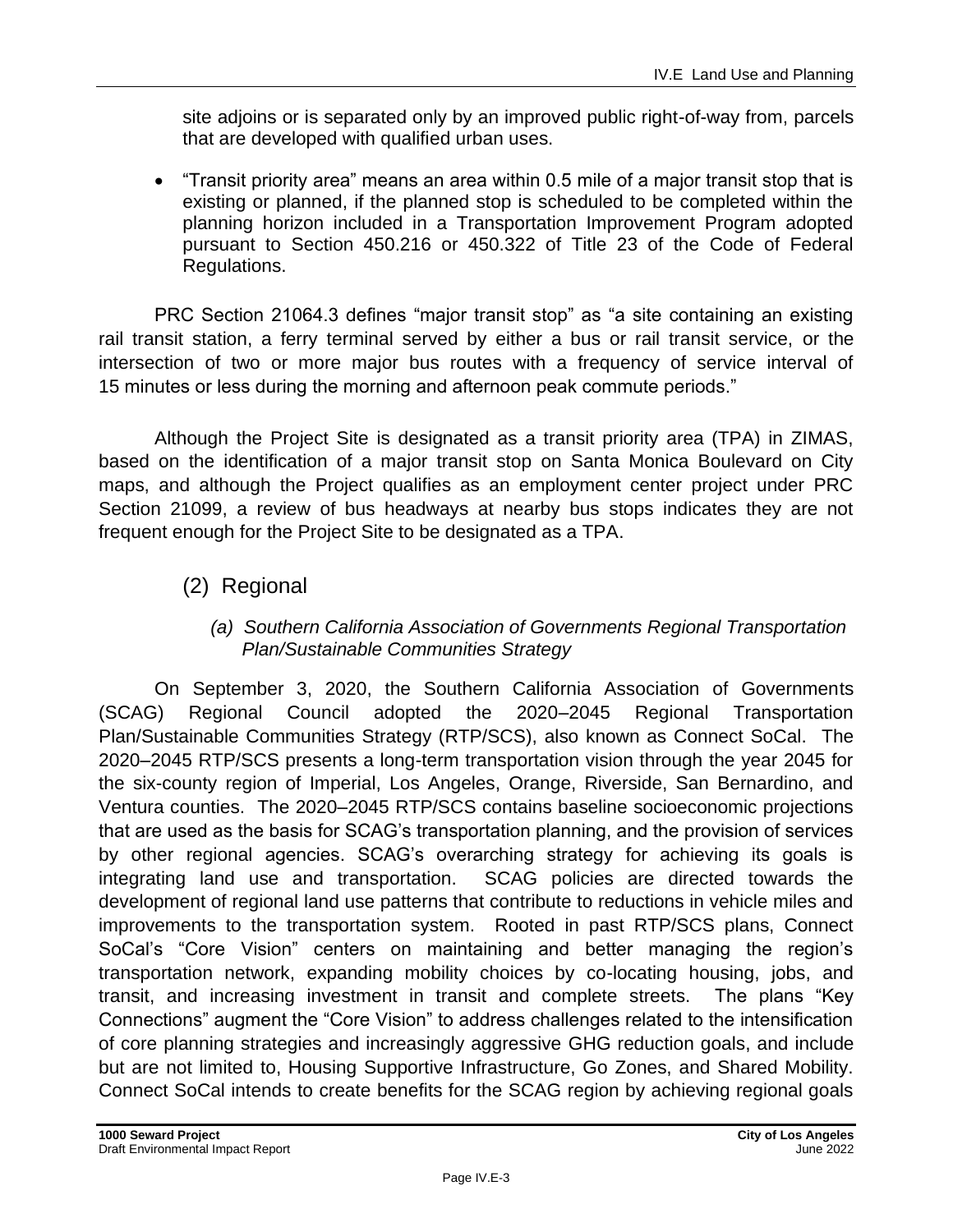for sustainability, transportation equity, improved public health and safety, and enhancement of the regions' overall quality of life. These benefits include but are not limited to a five percent reduction in VMT per capita and vehicle hours traveled by nine percent, increase in work-related transit trips by 2 percent, create more than 264,500 new jobs, reduce greenfield development by 29 percent, and, building off of the 2016–2040 RTP/SCS, increase the share of new regional household growth occurring in High Quality Transit Areas (HQTAs) by 6 percent and the share of new job growth in HQTAs by 15 percent.

### (3) Local

### *(a) City of Los Angeles General Plan*

The City of Los Angeles General Plan (General Plan), $<sup>1</sup>$  originally adopted in 1974,</sup> sets forth goals, objectives, policies, and programs to provide an official guide to the future development of the City, while integrating a range of state-mandated elements,  $2$  including Land Use, Circulation (Mobility Plan 2035), Housing, Conservation, Open Space, Safety, Noise, and Air Quality. The City's General Plan also includes the Framework Element, the Health and Wellness Element (Plan for a Healthy Los Angeles), the Infrastructure Systems Element, and the Public Facilities & Services Element. Both the City's General Plan land use controls and the goals, objectives, and policies within individual elements of the General Plan include numerous provisions that are intended to avoid or reduce potential adverse effects on the environment. The elements that make up the City's General Plan are described in more detail below.

### *(i) Framework Element*

The City of Los Angeles General Plan Framework Element (Framework Element) establishes the conceptual basis for the City's General Plan. The Framework Element sets forth a Citywide comprehensive long-range growth strategy and establishes Citywide policies regarding land use, housing, urban form, neighborhood design, open space and conservation, economic development, transportation, infrastructure, and public services. The General Plan Framework provides guidelines for future updates of the City's community plans and does not supersede the more detailed community and specific plans.

*<sup>1</sup> City of Los Angeles, Department of City Planning, City of Los Angeles General Plan, https://planning. lacity.org/plans-policies/general-plan-overview, accessed April 16, 2021.*

*<sup>2</sup> The term "element" refers to the topics that California law requires to be covered in a general plan (Government Code Section 65302). In addition, State law permits the inclusion of optional elements which address needs, objectives or requirements particular to that city or county (Government Code Section 65303).*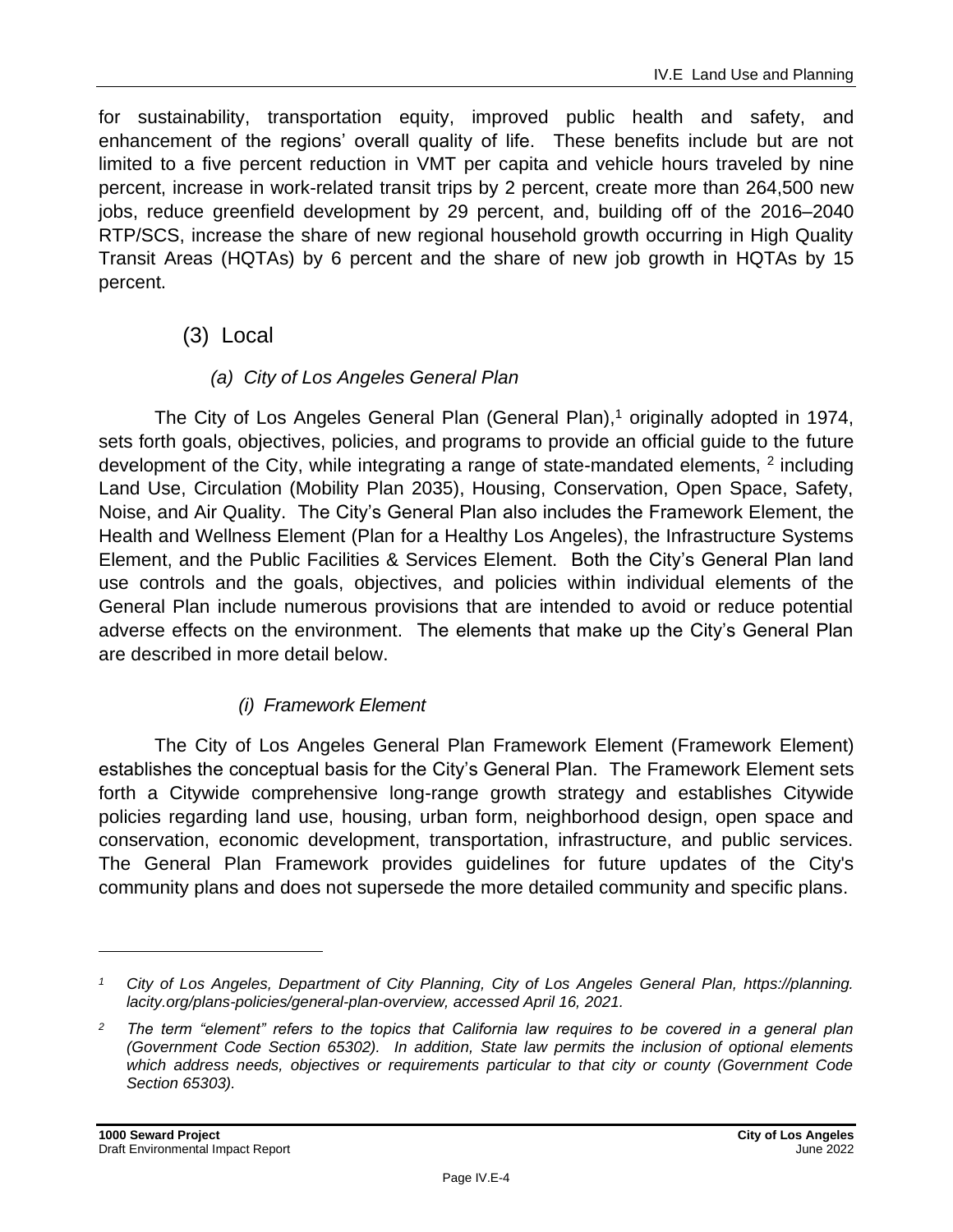### (1) Land Use Chapter

The Framework Element's Land Use Chapter designates Districts (i.e., Neighborhood Districts, Community Centers, Regional Centers, Downtown Center, and Mixed-Use Boulevards) that include standards and policies that shape the scale and intensity of proposed uses with the purpose of supporting the vitality of the City's residential neighborhoods and commercial districts. The establishment of the designated arrangement of land uses and development densities addresses an array of environmental issues, including, but not limited to: reductions in VMT, reductions in noise impacts, improved efficiency in the use of energy, improved efficiency and thus greater service levels within the infrastructure systems, availability of open space, compatibility of land uses, support for alternative modes of transportation, and provision of an attractive pedestrian environment.

#### (2) Housing Chapter

The overarching goal of the Framework Element's Housing Chapter is to define the distribution of housing opportunities by type and cost for all residents of the City. The Housing Chapter recognizes that the distribution of housing in proximity to transit can reduce vehicle trips and provide residents with the opportunity to walk between their home, job, and/or neighborhood services. The Housing Chapter provides the following policies to achieve this goal through a number of measures:

- Concentrating opportunities for new development in the City's Neighborhood Districts and in Community Centers, Regional Centers, and the Downtown Center, as well as along primary transit corridors/boulevards;
- Providing development opportunities along boulevards located near existing or planned major transit facilities and areas characterized by low-intensity or marginally viable commercial uses with structures that integrate commercial, housing, and/or public service uses; and
- Focusing mixed uses around urban transit stations, while protecting and preserving surrounding low-density neighborhoods from the encroachment of incompatible land uses.

### (3) Urban Form and Neighborhood Design Chapter

The Framework Element's Urban Form and Neighborhood Design Chapter establishes the goal of creating a city that is attractive to future investment and a city of interconnected, diverse neighborhoods that builds on the strength of those neighborhoods and functions at both the neighborhood and Citywide scales. The purpose of the Urban Form and Neighborhood Design Chapter is two-fold: first, to support the population distribution principles of the General Plan Framework through proper massing and design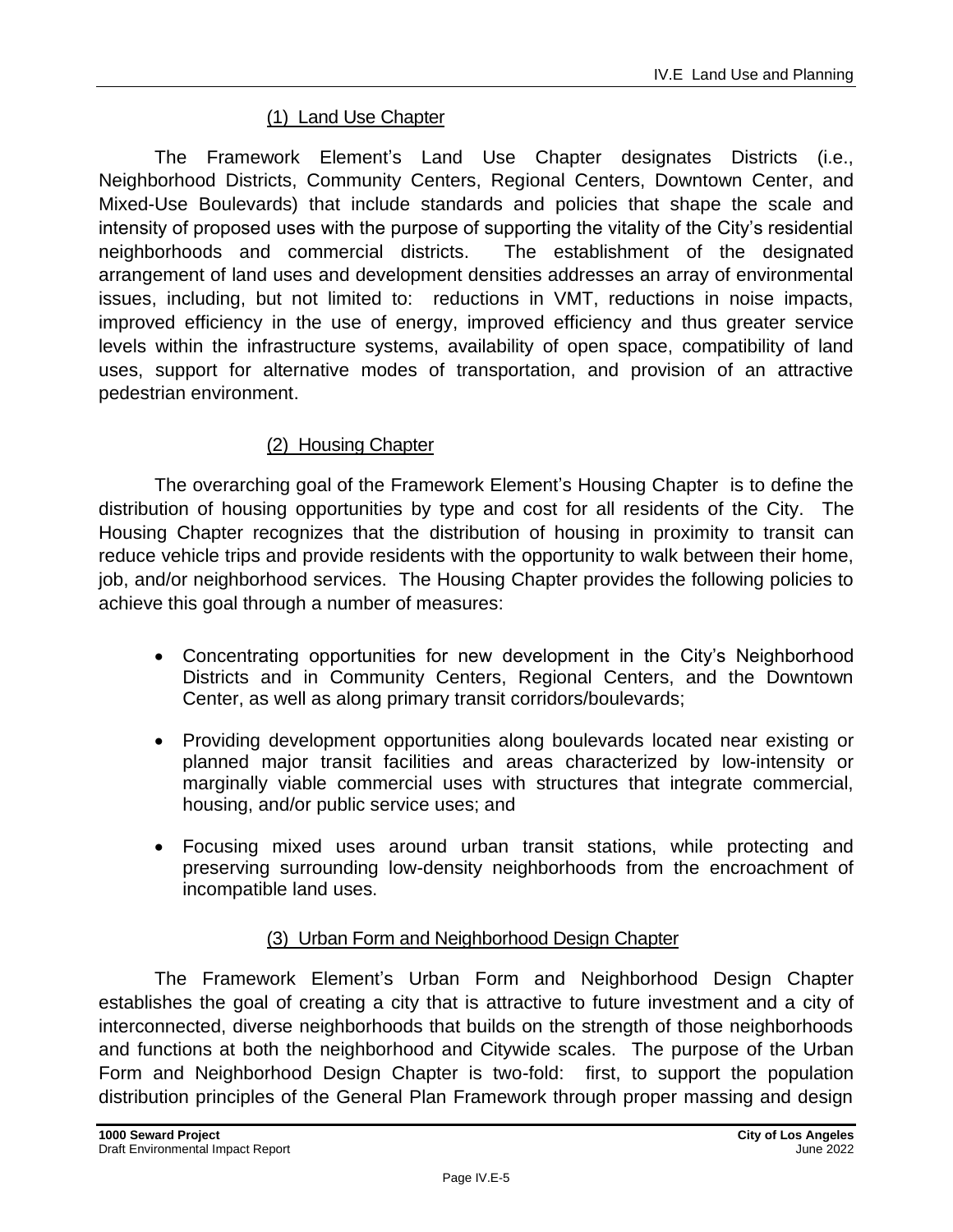of buildings and second, to enhance the physical character of neighborhoods and communities within the City. $3$  The Framework Element does not directly address the design of individual neighborhoods or communities but embodies general neighborhood design and implementation programs that guide local planning efforts and lay a foundation for community plan updates. The Urban Form and Neighborhood Design Chapter encourages growth in areas that have a sufficient base of both commercial and residential development to support transit service. The existing and planned transit system provides the opportunity to concentrate development and conserve the existing character of stable neighborhoods.

### (4) Open Space and Conservation Chapter

The Framework Element's Open Space and Conservation Chapter provides guidance for overall City provision of open space and sets forth policies for the protection of the City's natural environment resources. The Open Space and Conservation Chapter's objectives are oriented around the conservation of natural resources, provision of outdoor recreational opportunities, minimization of public risks from environmental hazards, and use of open space to enhance community and neighborhood character. Economic, social, and ecological imperative require the City to take full advantage of all existing open space elements. The ecological dimension is based on the improvement of water quality and supply, the reduction of flood hazards, improved air quality, and the provision of ecological corridors for birds and wildlife.

### (5) Economic Development Chapter

The Framework Element's Economic Development Chapter includes goals, policies and objectives that address the appropriate land use locations for development. The chapter also establishes mutual development objectives for land use and economic development. This Chapter set forth policies for the development of an infrastructure investment strategy to support population and employment growth areas. The Chapter also includes goals, objectives, and policies focused on preserving commercial uses within walking distance to residential areas, and promoting opportunities in areas where growth can be accommodated without encroaching on residential neighborhoods. It also focuses on establishing a balance of land uses that provide for commercial and industrial development which meet the needs of local residents, sustaining economic growth, and assuring maximum feasible environmental quality.

*<sup>3</sup> City of Los Angeles General Plan Framework, p. 5-1, et. seq.*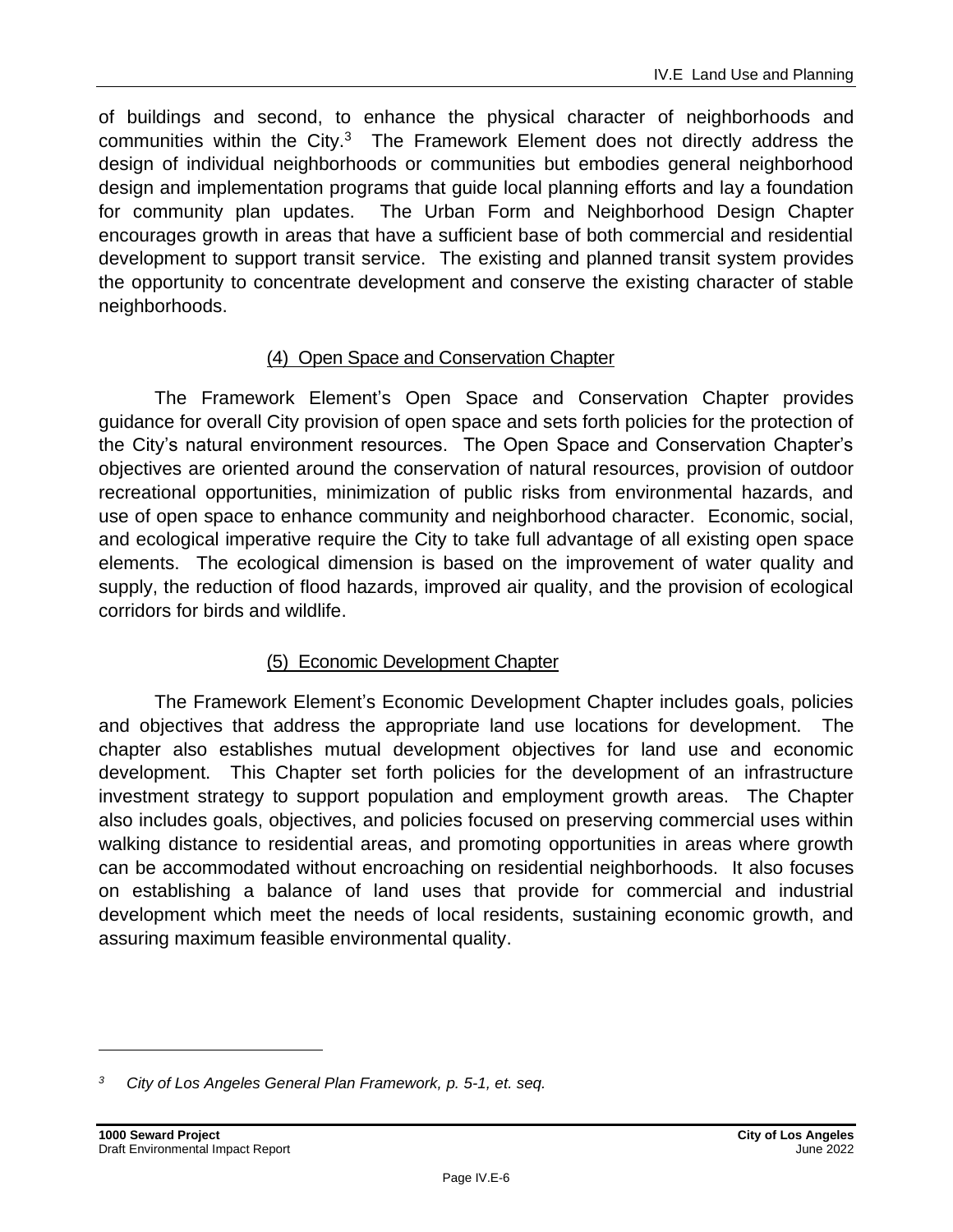### (6) Transportation Chapter

The Framework Element's Transportation Chapter includes proposals for major improvements to enhance the movement of goods and to provide greater access to major intermodal facilities. While the focus of the Transportation Chapter is on guidance for transportation investments, the Transportation Chapter also includes goals, policies and objectives that overlap with policies included in other Framework chapters of the General Plan Framework regarding land use patterns and the relationship of the pedestrian system to arrangement of land uses. The Transportation Chapter of the General Plan Framework is implemented through the General Plan's Mobility Plan 2035 (Mobility Plan), which is a comprehensive update of the General Plan Transportation Element.

### (7) Infrastructure and Public Services Chapter

The Framework Element's Infrastructure and Public Services Chapter addresses infrastructure and public service systems, including wastewater, stormwater, water supply, solid waste, police, fire, libraries, parks, power, schools, telecommunications, street lighting, and urban forests. For each of the public services and infrastructure systems, basic policies call for monitoring service demands and forecasting the future need for improvements, maintaining an adequate system/service to support the needs of population and employment growth, and implementing techniques that reduce demands on utility infrastructure or services. Generally, these techniques encompass a variety of conservation programs (e.g., reduced use of natural resources, increased site permeability, watershed management, and others). Strategic public investment is advocated in the Infrastructure and Public Services Chapter as a method to stimulate economic development as well as maintain environmental quality. Attention is also placed on the establishment of procedures for the maintenance and/or restoration of service after emergencies, including earthquakes.

### *(ii) Transportation Element*

The Mobility Plan, adopted on January 20, 2016, and readopted September 7, 2016, is a comprehensive update of the General Plan Transportation Element. The Mobility Plan provides the policy foundation for achieving a transportation system that balances the needs of all road users, incorporates "complete streets" principles and lays the policy foundation for how future generations of Angelenos interact with their streets, in compliance with the Complete Streets Act (Assembly Bill [AB] 1358).

The purpose of the Mobility Plan is to present a guide to the future development of a Citywide transportation system for the efficient movement of people and goods. While the Mobility Plan focuses on the City's transportation network, it complements other components of the General Plan that pertain to the arrangement of land uses to reduce VMT and policies to support the provision and use of alternative transportation modalities.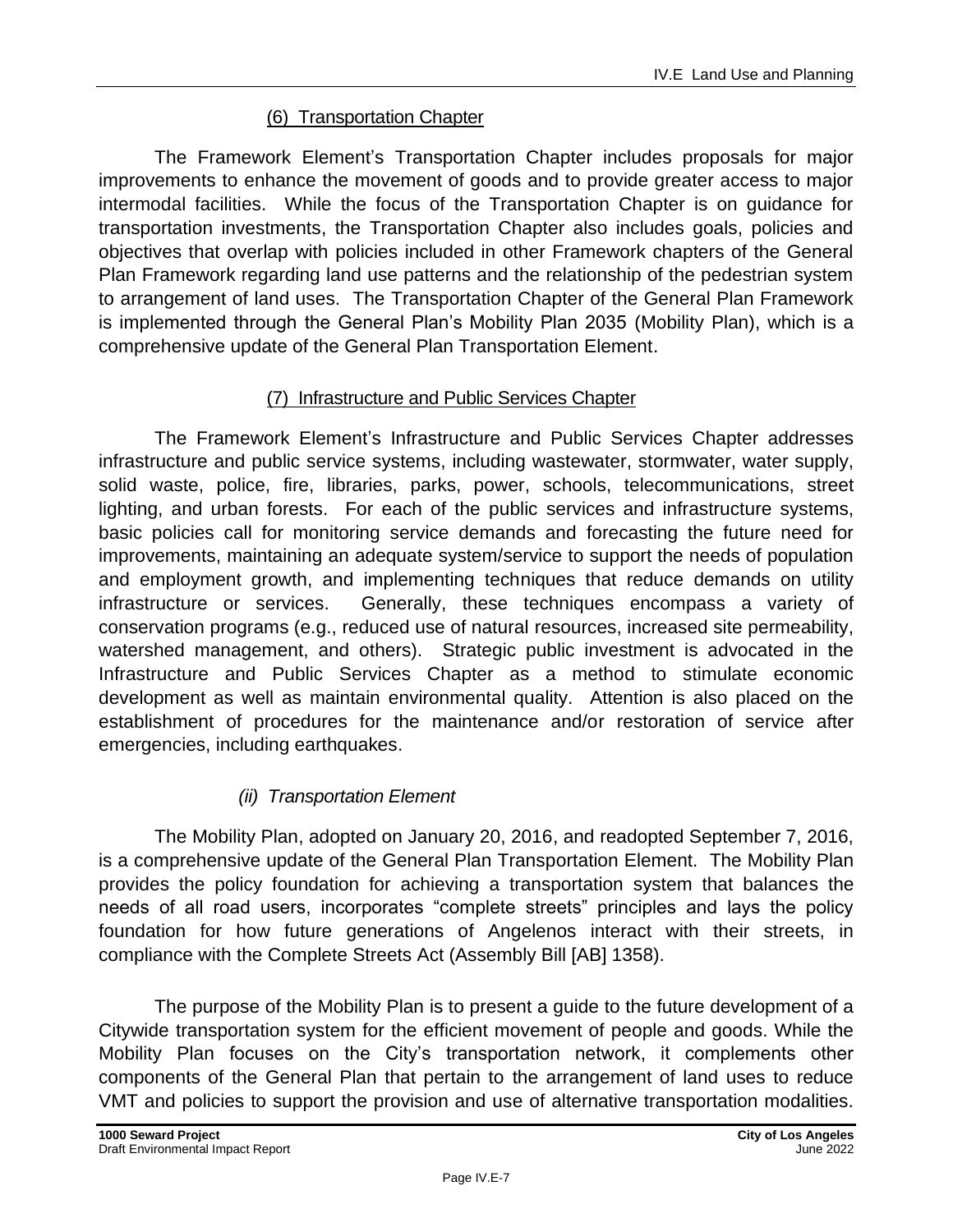The Mobility Plan includes the following five main goals that define the City's high-level mobility priorities:

- Safety First;
- World Class Infrastructure;
- Access for All Angelenos;
- Collaboration, Communication, and Informed Choices; and
- Clean Environments and Healthy Communities.

### *(iii) Conservation Element*

The City of Los Angeles General Plan includes a Conservation Element, which addresses the preservation, conservation, protection, and enhancement of the City's natural resources. Section 5 of the Conservation Element recognizes the City's responsibility for identifying and protecting its cultural and historical heritage. The Conservation Element establishes an objective to protect important cultural and historical sites and resources for historical, cultural, research, and community educational purposes and a corresponding policy to continue protecting historic and cultural sites and/or resources potentially affected by proposed land development, demolition, or property modification activities. The Conservation Element refers to the Open Space Element for a discussion of open space aspects of the City, including park sites.

### *(iv) City of Los Angeles General Plan Housing Element*

The Housing Element of the General Plan is prepared pursuant to state law and provides planning guidance in meeting housing needs identified in the SCAG Regional Housing Needs Assessment (RHNA). The Housing Element identifies the City's housing conditions and needs; establishes the goals, objectives, and policies that are the foundation of the City's housing and growth strategy; and provides the array of programs the City intends to implement to create and preserve sustainable, mixed-income neighborhoods across the City. The goals of the Housing Element are as follows:

- A City where housing production and preservation result in an adequate supply of ownership and rental housing that is safe, healthy, sanitary, and affordable to people of all income levels, races, ages, and suitable for their various needs;
- A City in which housing helps to create safe, livable and sustainable neighborhoods;
- A City where there are housing opportunities for all without discrimination; and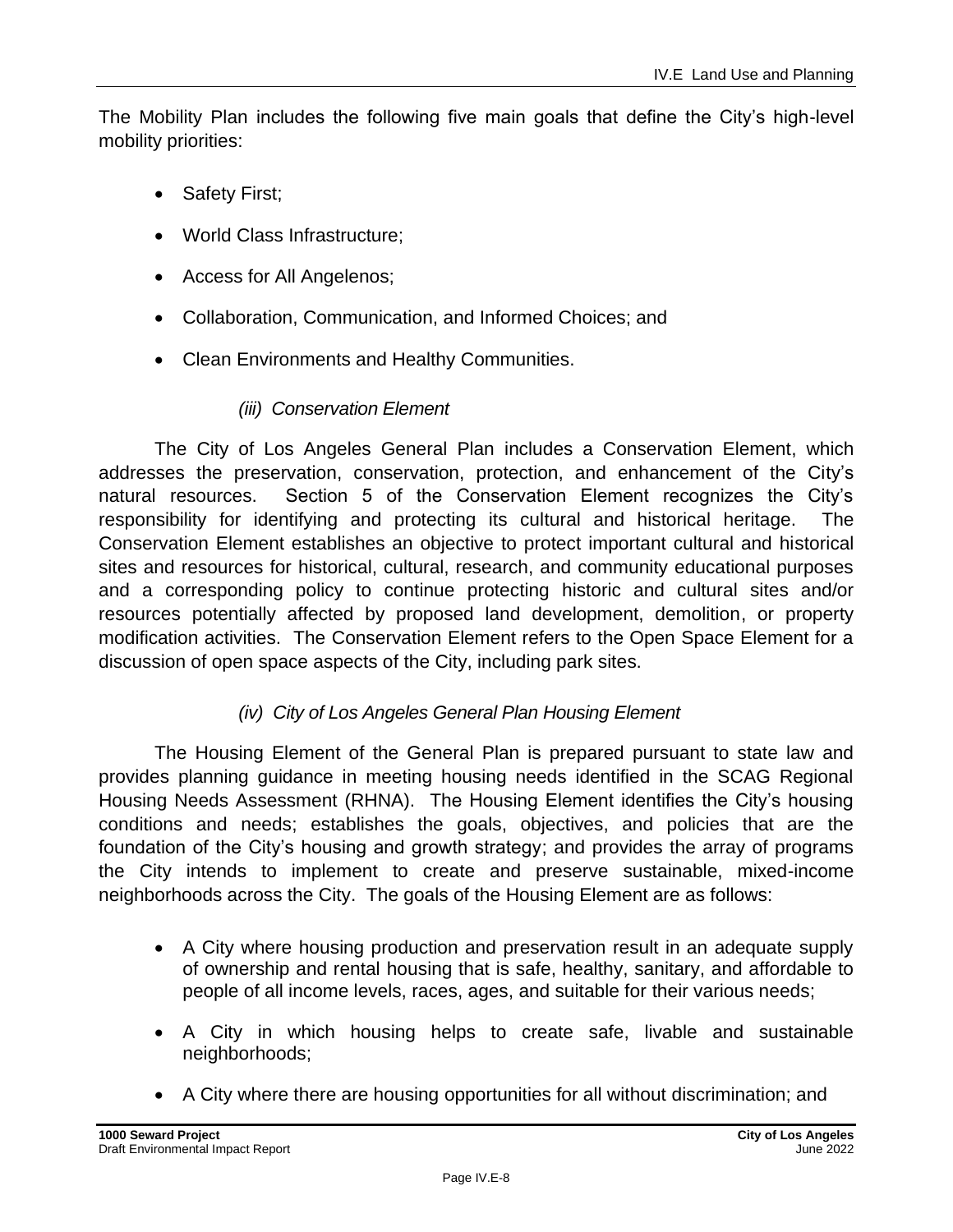• A City committed to ending and preventing homelessness.<sup>4</sup>

### *(v) Health and Wellness Element (Plan for a Healthy Los Angeles)*

The Plan for a Healthy Los Angeles, the Health and Wellness Element of the City's General Plan, provides high-level policy vision, along with measurable objectives and implementation programs to elevate health as a priority for the City's future growth and development. 5 Through a new focus on public health from the perspective of the built environment and City services, the City seeks to achieve better health and social equity through its programs, policies, plans, budgeting, and community engagement. The plan acknowledges the relationship between public health and issues such as transportation, housing, environmental justice, and open space, among others. The plan includes *Chapter 5, An Environment Where Life Thrives*, which identifies the following environmental policies:

- Reduce air pollution from stationary and mobile sources; protect human health and welfare and promote improved respiratory health.
- Reduce negative health impacts for people who live and work in close proximity to industrial uses and freeways through health promoting land uses and design solutions.
- Protect communities' health and well-being from exposure to noxious activities (for example, oil and gas extraction) that emit odors, noise, toxic, hazardous, or contaminant substances, materials, vapors, and others.
- Explore opportunities to continue to remediate and redevelop brownfield sites.
- Increase the city's resilience to risks (increasing temperatures and heat related effects, wildfires, reduced water supply, poor air quality, and sea level rise) resulting from climate change.
- Promote land use policies that reduce per capita greenhouse gas emissions, result in improved air quality and decreased air pollution.

This General Plan Element includes policies pertaining to the arrangement of land uses within the City related to public health hazards, and which reinforce other State, regional, and local policies which call for improvements to air quality, reducing GHGs, protection from hazards and hazardous materials, and reductions in vehicle trips.

*<sup>4</sup> City of Los Angeles, Los Angeles Housing Element 2021–2029, p. 242.*

*<sup>5</sup> City of Los Angeles, Plan for a Healthy Los Angeles, A Health and Wellness Element of the General Plan, March 2015.*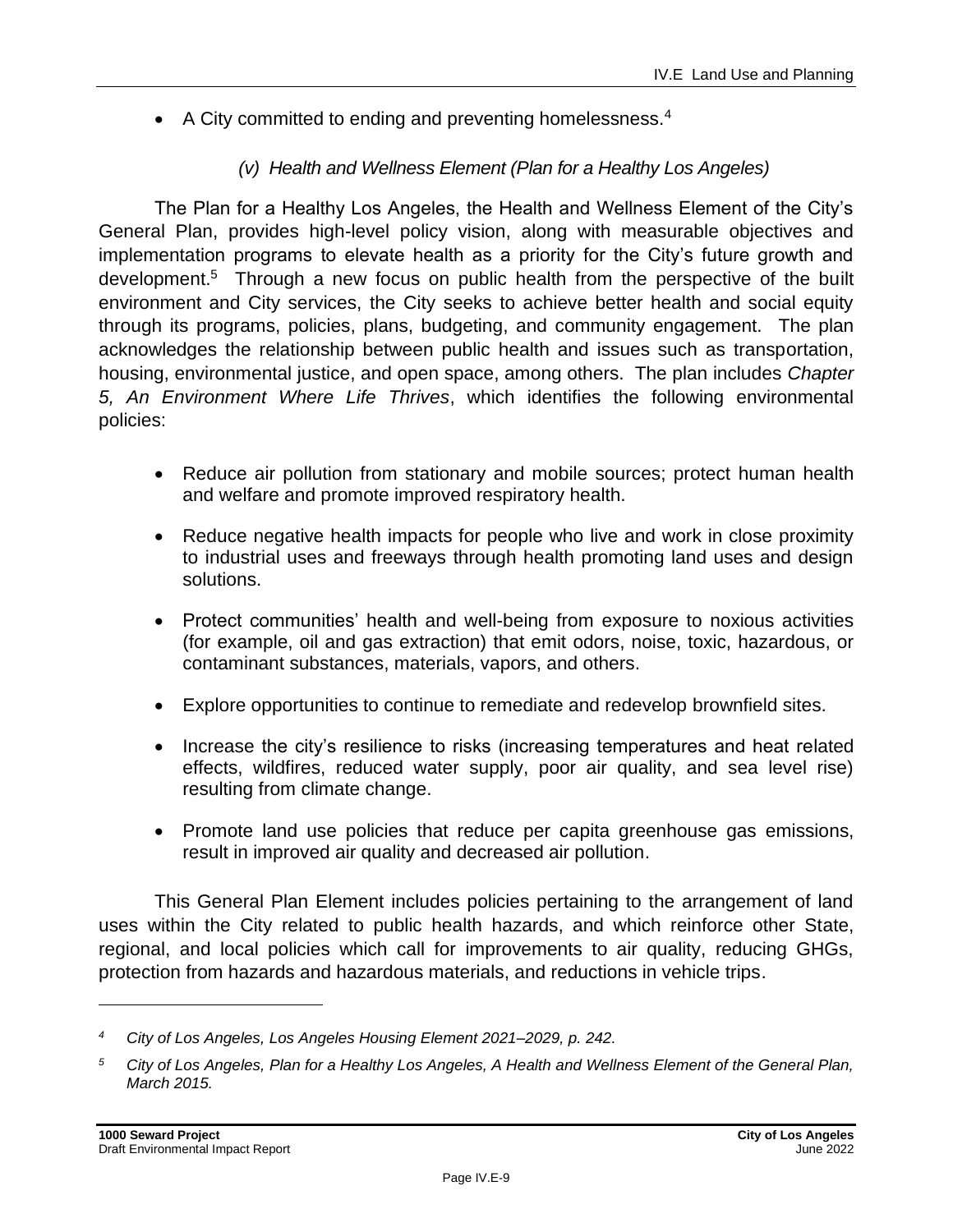### *(vi) Hollywood Community Plan*

The City's Hollywood Community Plan, adopted on December 13 and readopted in 2014, which covers the Hollywood area is the land use element of the General Plan applicable to the Hollywood. The Hollywood Community Plan implements the Framework Element and includes land use designations, density limits, building heights and other provisions to implement the development that supports the City's policies and development vision for the future. 6

As shown in Figure IV.E-1 on page IV.E-11, the Hollywood Community Plan's land use designation for the Project Site is Limited Manufacturing and Medium Residential, as further discussed below. As shown in Figure IV.E-2 on page IV.E-12, the Project Site has two zoning designations under the LAMC. The western half of the Project Site along Seward Street is zoned MR1-1 (Restricted Industrial, Height District 1), and the eastern portion of the Project Site along Hudson Avenue is zoned R3-1 (Multiple Dwelling, Height District 1). The Project proposes a General Plan Amendment to the Community Plan to amend a portion of the Project Site designated as Medium Residential to Limited Manufacturing to match the balance of the Project Site; a Vesting Zone Change has also been proposed to change the R3 and MR1 zones to M1 to allow for office uses across the entire Project Site; and a Height District Change from Height District No. 1 to Height District No. 2 with a D Limitation to allow for a 4.5:1 FAR.

### *(b) Los Angeles Municipal Code*

All development activity on the Project Site is subject to the City of Los Angeles Municipal Code (LAMC), particularly Chapter 1, General Provisions and Zoning, also known as the City of Los Angeles Planning and Zoning Code. The LAMC defines the range of zoning classifications throughout the City, provides the specific permitted uses applicable to each zoning designation, and applies development regulations to each zoning designation.

As shown in Figure IV.E-2, the Project Site has two zoning designations under the LAMC. The western half of the Project along Seward Street is zoned as MR1-1 (Restricted Industrial, Height District 1). The eastern half of the Project Site along Hudson Avenue is

*<sup>6</sup> The Los Angeles Department of City Planning is currently preparing the Hollywood Community Plan Update (https://planning.lacity.org/plans-policies/community-plan-update/hollywood-community-plan-update). Under the current draft released in February 2021, the properties at 1000-1006 Seward Street and 6565 Romaine Street have a proposed land use designation of Limited Industrial, with a proposed zone of*  [Q]M1-2D. The properties at 1003-1013 Hudson Avenue have a proposed land use designation of *Medium Multiple Family. For purposes of this Draft EIR, the analysis is limited to the designations under the currently adopted Hollywood Community Plan.*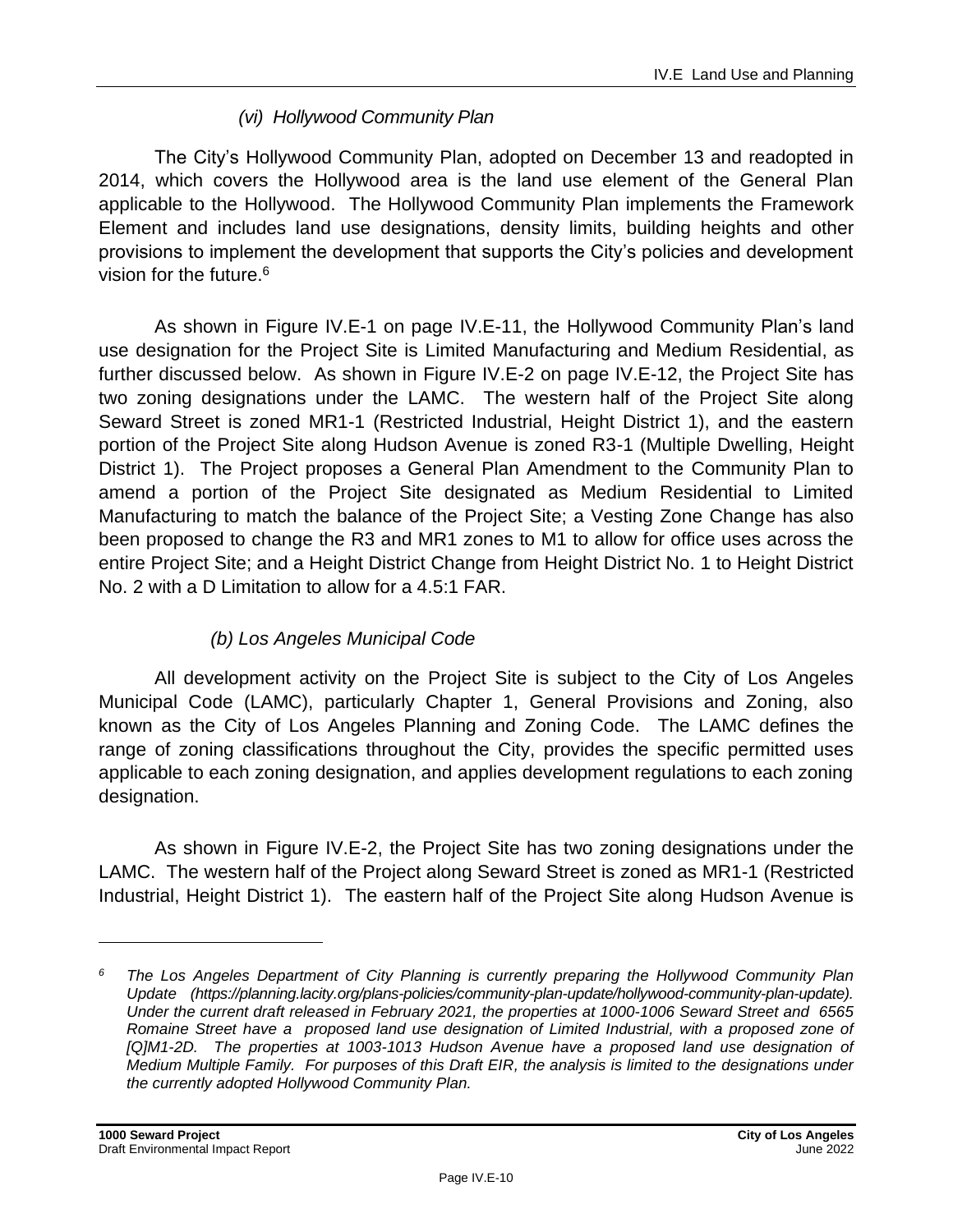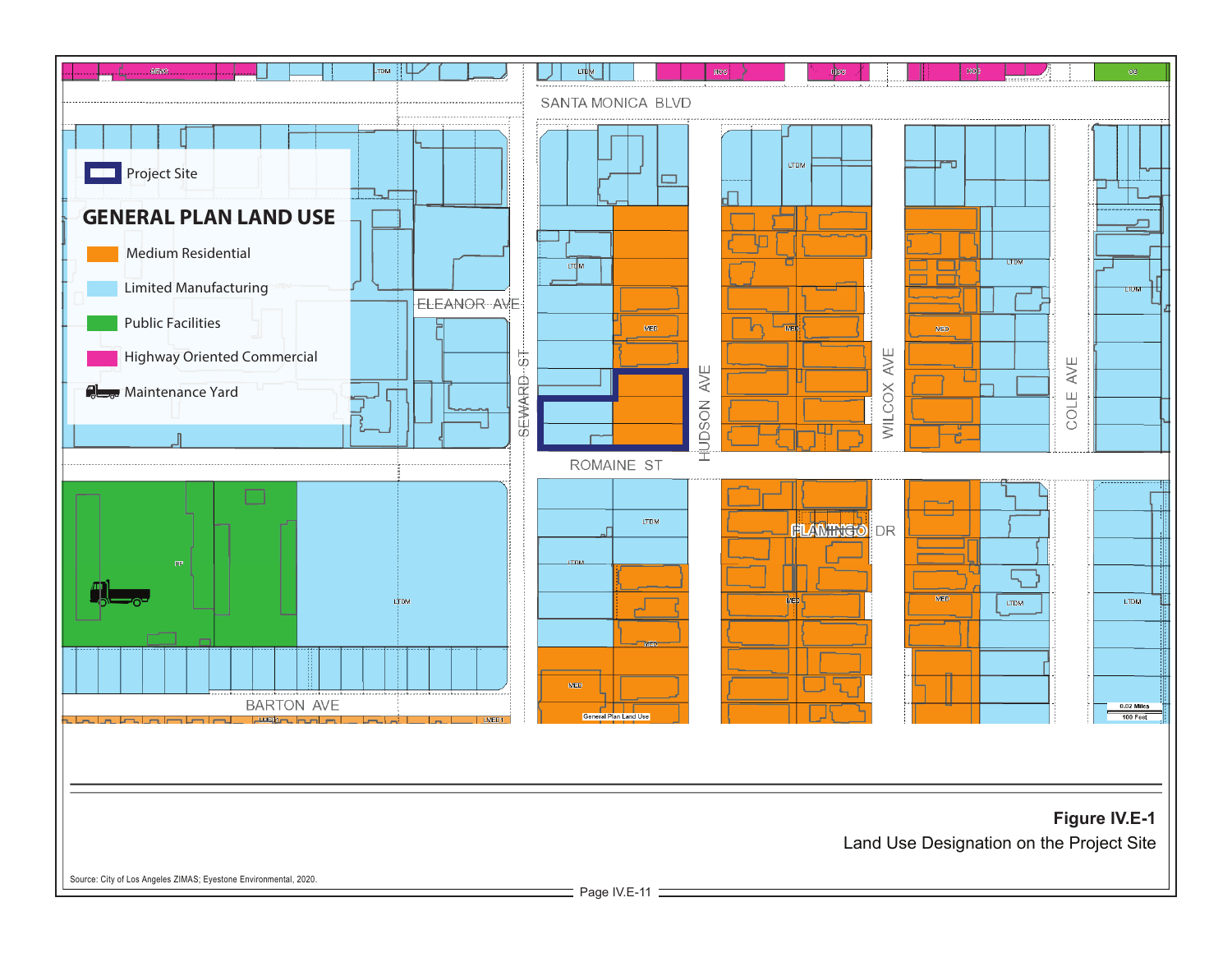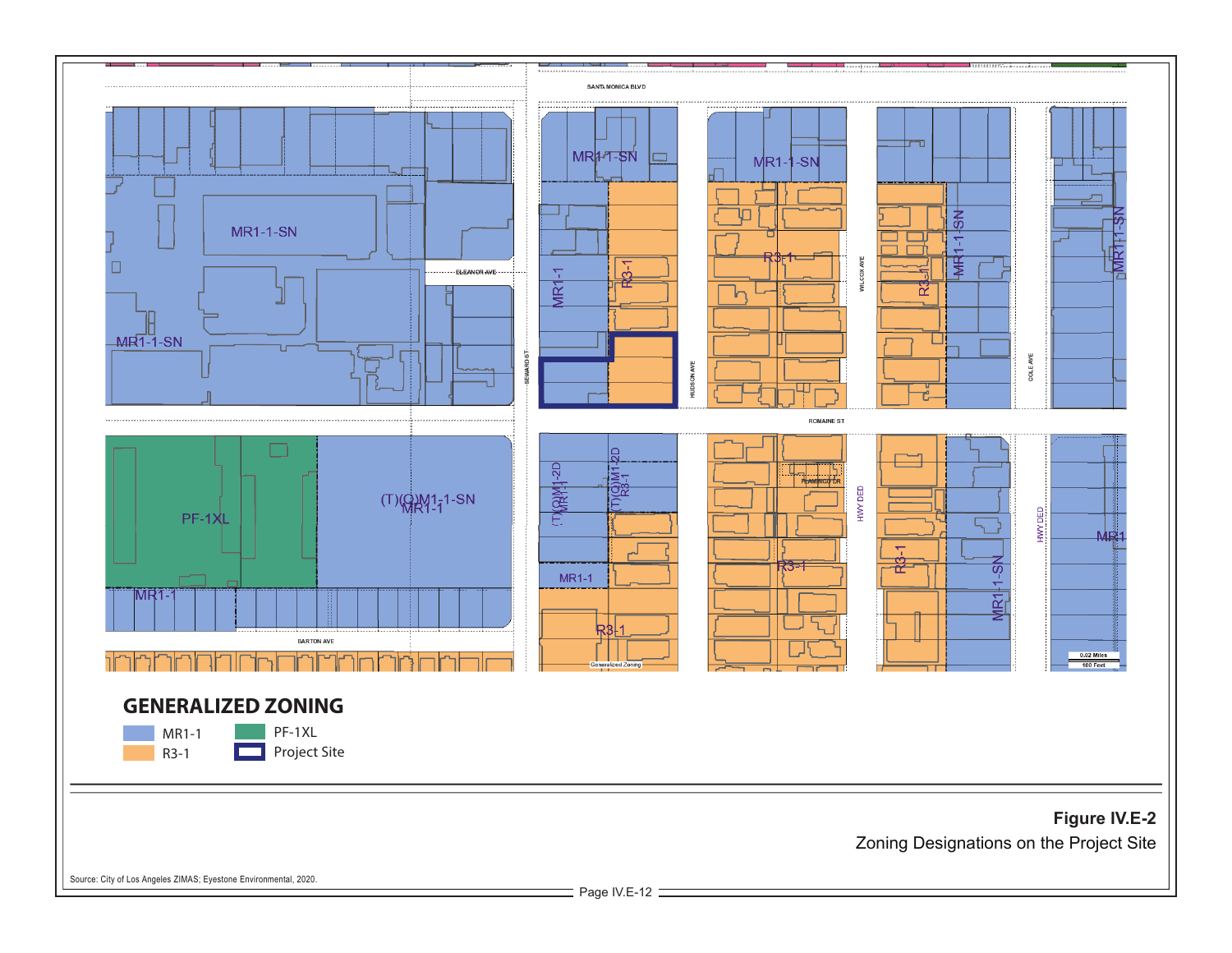zoned R3-1 (Multiple Dwelling, Height District 1). The MR1 Zone permits CM (commercial manufacturing) uses, including limited commercial and manufacturing, clinics, media production limited machine shops, animal hospitals, and kennels. The R3 Zone permits R2 (two-family dwellings) uses, including apartment houses, multiple dwellings, and childcare (20 children maximum) uses. The Height District 1 designation, in conjunction with the R3 Zone has a height limit of 45 feet and an FAR of 3:1. The Height District 1 designation for the MR1 Zone permits an FAR of 1.5:1 but does not impose a maximum building height limit.

As previously mentioned, the Project proposes a Vesting Zone change from R3 and MR1 to M1 to allow for office uses across the entire Project Site. The Project also proposes a Height District Change from Height District No. 1 to Height District No. 2 with D Limitation, which would allow a 4.5:1 FAR.

## *(c) Citywide Design Guidelines*

The Citywide Design Guidelines serve to implement the General Plan Framework Element's urban design principles and are intended to be used by City of Los Angeles Department of City Planning staff, developers, architects, engineers, and community members in evaluating project applications, along with relevant policies from the Framework Element and Community Plans. By offering more direction for proceeding with the design of a project, the Citywide Design Guidelines illustrate options, solutions, and techniques to achieve the goal of excellence in new design. The Citywide Design Guidelines, which were initially adopted by the City Planning Commission in July 2013 and updated in October 2019, are intended as performance goals and not zoning regulations or development standards and, therefore, do not supersede regulations in the LAMC. The guidelines "carry out the common design objectives that maintain neighborhood form and character while promoting quality design and creative infill development solutions" and are organized in relation to Pedestrian-First Design, 360 Degree Design, and Climate-Adapted Design. The Citywide Design Guidelines incorporate the goals of the previous Walkability Checklist and interact with other guidelines such as those found in Community Design Overlays.

## **b. Existing Conditions**

## (1) Project Site

As discussed in Section II, Project Description, of this Draft EIR, the Project Site is currently developed with two one-story buildings totaling 10,993 square feet, including a 2,551 square-foot restaurant and 8,442 square-foot studio and production space and surface parking areas. Vehicular access to the Project Site is provided via driveways along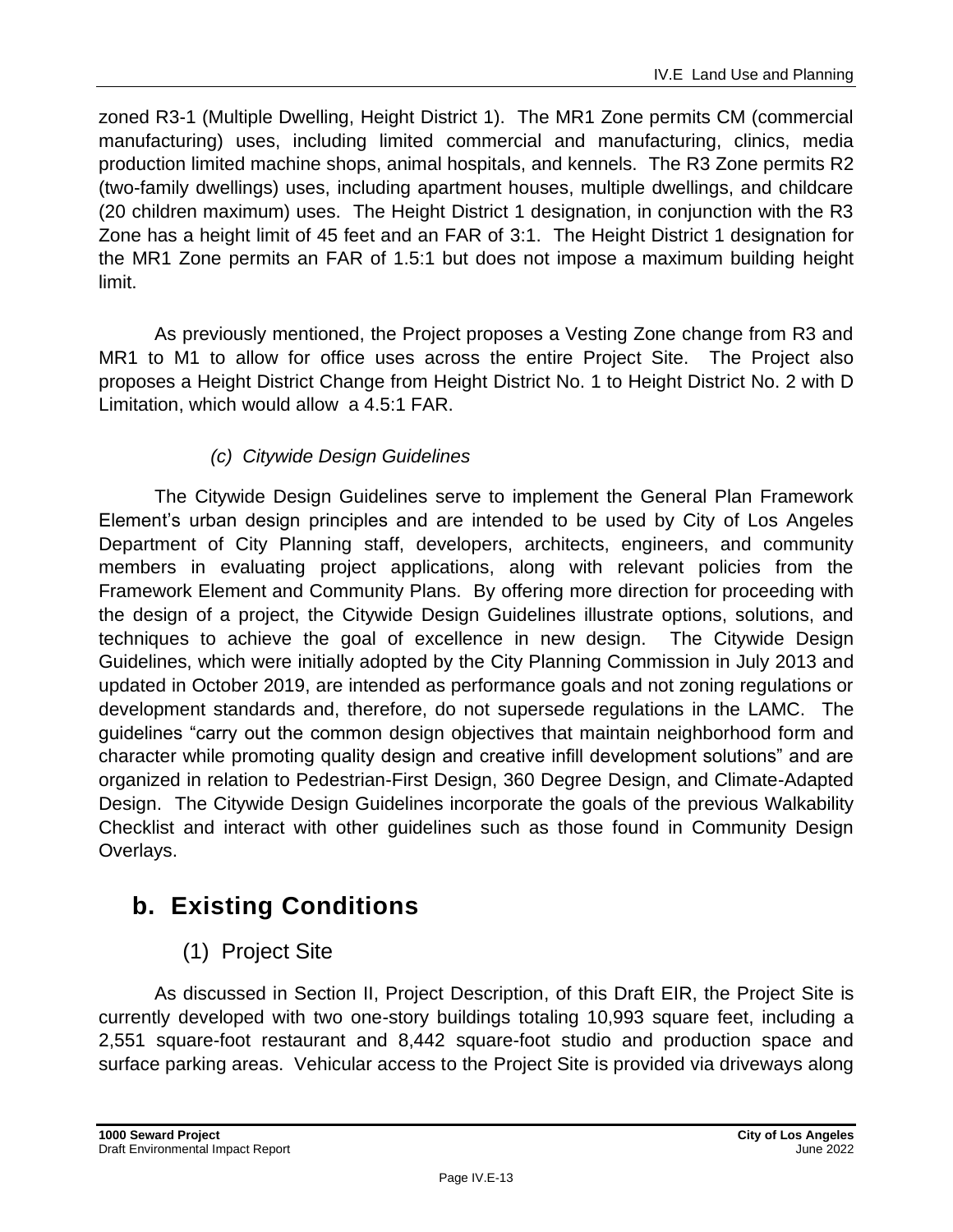Romaine Street and Hudson Avenue. The Project Site is relatively flat with limited ornamental landscaping.

As previously discussed, and as shown above in Figure IV.E-1 on page IV.E-11, under the Hollywood Community Plan, the Project Site is currently designated as Limited Manufacturing and Medium Residential. As shown in Figure IV.E-2 on page IV.E-12, the Project Site is zoned by the LAMC as MR1-1 (Restricted Industrial, Height District 1) and R3-1 (Multiple Dwelling, Height District 1).

## (2) Surrounding Uses

As shown in the aerial photograph in Figure II-2 in Section II, Project Description, of this Draft EIR, the Project Site is located in a highly urbanized area developed with a mix of commercial, industrial and residential uses. Land uses located adjacent to the Project Site include an approximately 64-foot-tall parking structure and multi-family residential buildings to the north; a 76-tall office building and an above-grade parking structure to the west; a 76-foot-tall office/commercial building and industrial uses to the south; and multi-family residential buildings to the east.

## **3. Project Impacts**

## **a. Thresholds of Significance**

In accordance with the State CEQA Guidelines Appendix G, the Project would have a significant impact related to land use if it would:

### *Threshold (a): Physically divide an established community; or*

*Threshold (b): Conflict with any applicable land use plan, policy, or regulation of an agency with jurisdiction over the project (including, but not limited to the general plan, specific plan, local coastal program, or zoning ordinance) adopted for the purpose of avoiding or mitigating an environmental effect.*

For this analysis, the Appendix G Thresholds listed above are relied upon. The analysis utilizes factors and considerations identified in the City's 2006 L.A. CEQA Thresholds Guide, as appropriate, to assist in answering the Appendix G Threshold questions. The *L.A. CEQA Thresholds Guide* identifies the following factors to evaluate land use: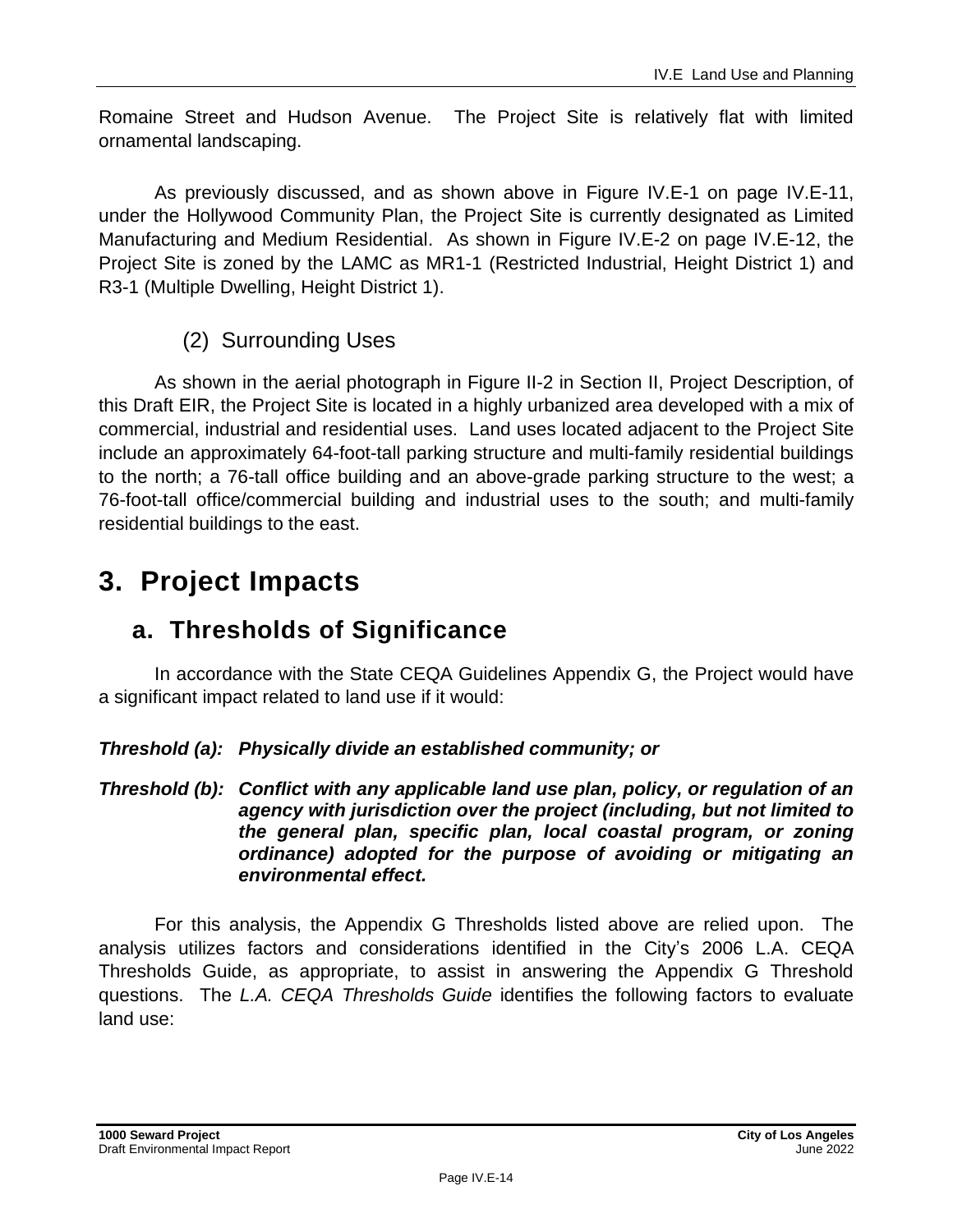## (1) Land Use Consistency

- Whether the proposal is inconsistent with the adopted land use/density designation in the Community Plan, redevelopment plan or specific plan for the site; and
- Whether the proposal is inconsistent with the General Plan or adopted environmental goals or policies contained in other applicable plans.

## (2) Land Use Compatibility

- The extent of the area that would be impacted, the nature and degree of impacts, and the types of land uses within that area;
- The extent to which existing neighborhoods, communities, or land uses would be disrupted, divided, or isolated, and the duration of the disruptions; and
- The number, degree, and type of secondary impacts to surrounding land uses that could result from implementation of the project.

## **b. Methodology**

The determination of consistency with applicable land use policies and ordinances is based upon a review of the previously identified planning and zoning documents that were adopted to mitigate or avoid an environmental effect. CEQA Guidelines Section 15125(d) requires that an EIR discuss any inconsistencies with applicable plans. A conflict between a project and an applicable plan is not necessarily a significant impact under CEQA unless the inconsistency will result in an adverse physical change to the environment that is a "significant environmental effect" as defined by CEQA Guidelines Section 15382. Specifically, as provided in Continuing Education of the Bar, Practice Under the California Environmental Quality Act, Section 12.34:

*…[I]f a project affects a river corridor, one standard for determining whether the impact is significant might be whether the project violates plan policies protecting the corridor; the environmental impact, however, is the physical impact on the river corridor.*

Analysis of conflicts and consistency with applicable plans is included in this section of the Draft EIR. Under State Planning and Zoning law (Government Code Section 65000, et seq.) strict conformity with all aspects of a plan is not required. Generally, plans reflect a range of competing interests and agencies are given great deference to determine consistency with their own plans. A proposed project should be considered consistent with a general plan or elements of a general plan if it furthers one or more policies and does not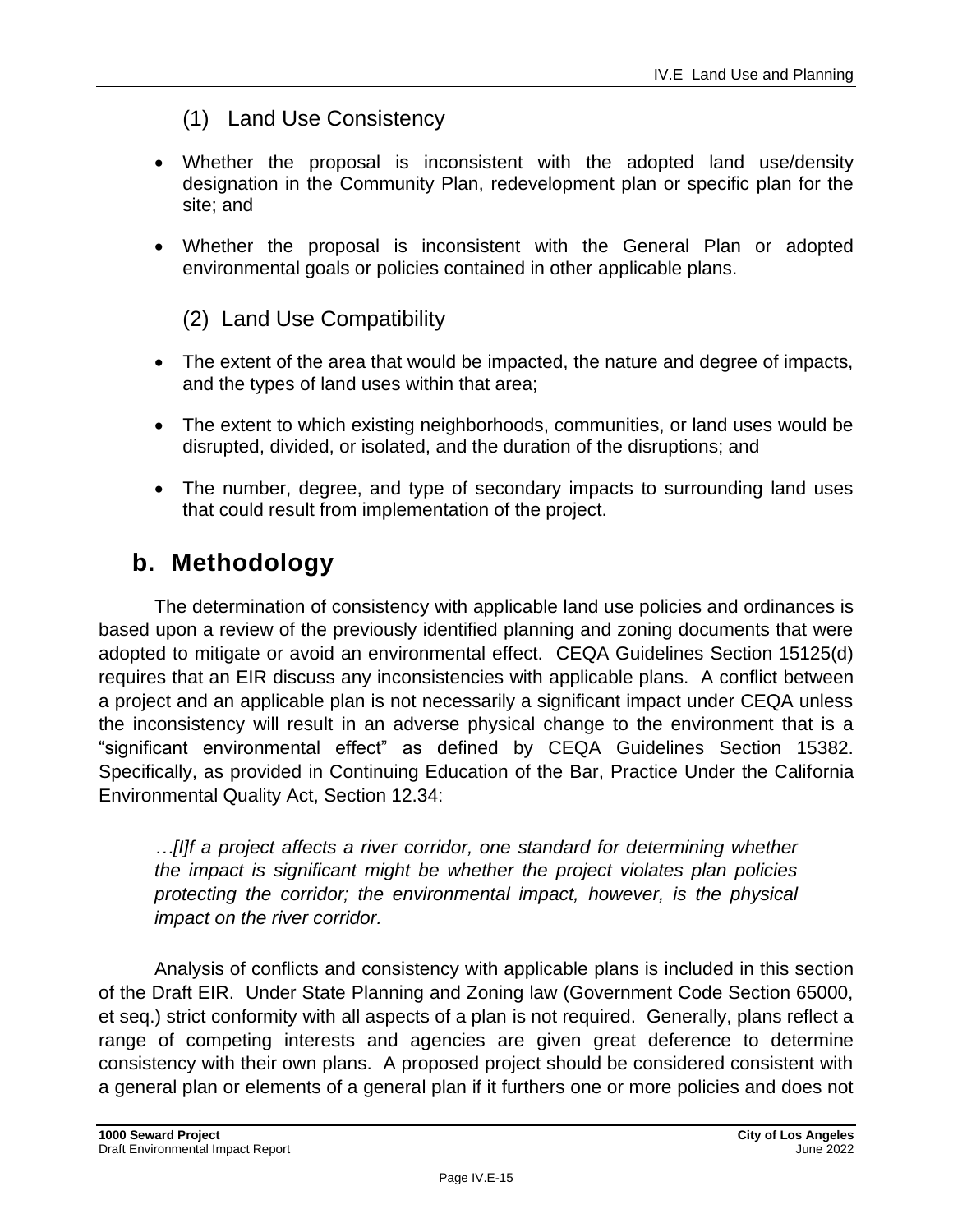obstruct other policies. Generally, given that land use plans reflect a range of competing interests, a project should be consistent with a plan's overall goals and objectives but need not be in perfect conformity with every plan policy.

## **c. Project Design Features**

No specific project design features are proposed with regard to land use.

## **d. Analysis of Project Impacts**

### *Threshold (a): Would the Project physically divide an established community?*

As discussed in the Initial Study for the Project, which is included as Appendix A of this Draft EIR, the Project would develop a new commercial building on the Project Site. All proposed development would occur within the boundaries of the Project Site. The proposed restaurant, retail, and office development would be consistent with the allowable uses on the Project Site and the immediate area surrounding the Project Site. In addition, the Project does not propose a freeway or other large infrastructure that would divide the existing surrounding community. **Therefore, the Project would not physically divide the community, and impacts with respect to Threshold (a) would be less than significant.**

#### *Threshold (b): Would the Project conflict with any applicable land use plan, policy, or regulation of an agency with jurisdiction over the project (including, but not limited to the general plan, specific plan, local coastal program, or zoning ordinance) adopted for the purpose of avoiding or mitigating an environmental effect?*

- (1) Impact Analysis
	- *(a) Local Plans and Applicable Policies*

As discussed above, various local plans and regulatory documents guide development of the Project Site. The following discussion addresses the Project's consistency with the applicable goals, objectives, and policies of the General Plan, including the Framework Element, the Mobility Plan, the Conservation Element, and the Health and Wellness Element; the Hollywood Community Plan; the Citywide Design Guidelines, and the LAMC.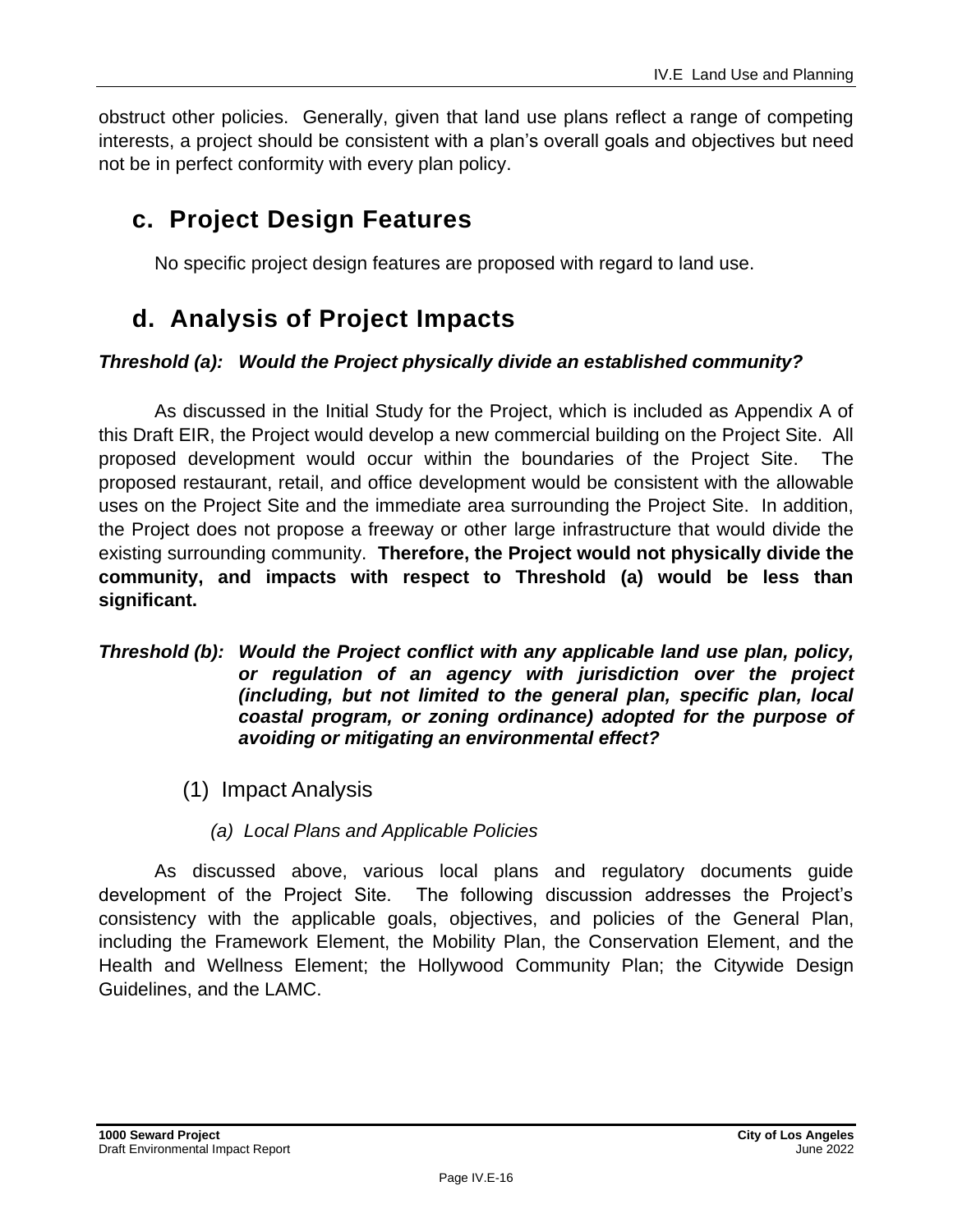### *(i) Los Angeles General Plan*

### (1) City of Los Angeles General Plan Framework Element

The Project's general consistency with the applicable objectives and policies that support the goals set forth in the Framework Element is discussed in detail in Table 1 of Appendix F of this Draft EIR. Provided below is a general discussion of whether the Project would conflict with any applicable goals, objectives, and policies of the General Plan adopted for the purpose of avoiding or mitigating an environmental effect.

### *(a) Land Use Chapter*

The Framework Element Land Use Diagrams designate districts, centers and mixeduse boulevards. The Project Site is located in an area that is identified as a Regional Center on the Framework Element's Long Range Land Use Diagram for the City's Metro area. The Project would support and would be consistent with the Framework Element Land Use Chapter as it would contribute to the needs of the City's existing and future residents, businesses, and visitors by providing new office, restaurant, and retail uses totaling 150,600 square feet. In addition, development of the Project in an area with convenient access to public transit and opportunities for walking and biking would promote an improved quality of life by facilitating a reduction of vehicle trips, vehicle miles traveled (VMT), and air pollution, while supporting the City's objective to encourage new multi-family residential, retail, restaurant, and office uses along primary transit corridors/boulevards and in designated Regional Centers. In addition, by adding community-serving retail, restaurant space, and new landscaping on the ground level, the Project would promote a pedestrian-friendly environment. Therefore, the Project would not conflict with the applicable goals, objectives, and policies set forth in the Framework Element's Land Use Chapter.

### *(b) Open Space and Conservation Chapter*

While the Project is not required to provide residential open space, as no residential units are proposed, the Project would incorporate a variety of open space and amenities throughout the Project Site. The building would include terraces that would be located on multiple levels throughout the building and would feature outdoor dining seating, lounge seating, and landscaping. The Project would include tenant terraces on Levels 2, 4, 5, 8, 9, and the roof which would provide seating, lounge areas, and landscaping. Meanwhile, Level 10 would include a restaurant/entertainment terrace. Additional common open space would be provided on the first floor of the building and would include the plaza stairs, outdoor dining seating, new trees, and raised planters. The Project would provide approximately 33,100 square feet of open space (500 square feet of which would be a publicly accessible ground floor plaza). Furthermore, the Project would incorporate elements that promote individual and community safety throughout the Project Site,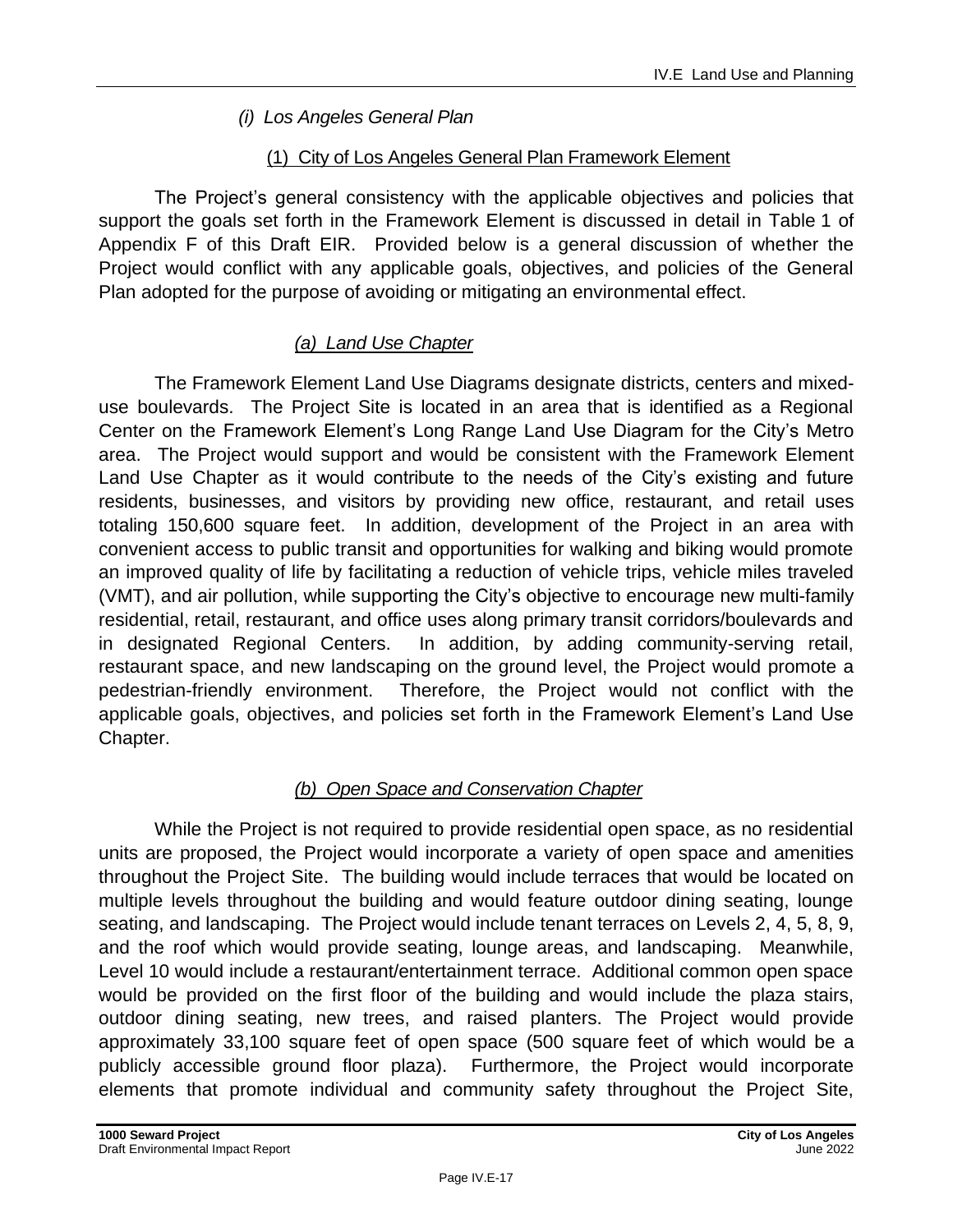including open space areas that are well-lit and equipped with a closed-circuit camera system to allow for constant monitoring of such areas. Therefore, the Project would not conflict with the applicable goals, objectives, and policies set forth in the Framework Element's Open Space and Conservation Chapter.

### *(c) Economic Development Chapter*

The Project would support the City's objective to establish a balance of land uses through the development of retail, restaurant, and office uses in an area well-served by public transit. The proposed community-serving retail, restaurant, and office uses would complement the employment base (e.g., existing residential, commercial, office, hotels, and entertainment venues) of the Hollywood Community Plan area, provide amenities to meet the needs of local residents, and serve to reduce VMT by locating jobs in an area well served by public transit. Thus, the Project would not conflict with the applicable goals, objectives, and policies set forth in the Framework Element's Economic Development Chapter.

### *(d) Infrastructure and Public Services Chapter*

The Project would support the City's policy and objectives pertaining to effective and efficient approaches to protecting water quality by implementing a Stormwater Pollution Prevention Plan (SWPPP) during construction that would include best management practices (BMPs) and other erosion control measures to minimize the discharge of pollutants in stormwater runoff. During operation, the Project would include BMPs to collect, detain, treat, and discharge runoff on-site before discharging into the municipal storm drain system as required by the City's Low Impact Development (LID) Ordinance. Implementation of Project BMPs would minimize the discharge of pollutants from the Project Site. Furthermore, as discussed in Section IV.J.1, Utilities and Service Systems— Water Supply and Infrastructure, of this Draft EIR, LADWP would be able to meet the water demand for the Project, as well as existing and planned water demands of its future service area. In addition, as discussed in the Initial Study included in Appendix A, of this Draft EIR, the Project would not exceed wastewater treatment requirements of the Los Angeles Regional Water Quality Control Board (LARWQCB); and the Los Angeles Sanitation Bureau (LASAN) has made a determination that it has adequate treatment capacity to serve the Project's projected demand in addition to existing commitments. Therefore, the Project would not conflict with the applicable goals, objectives, and policies set forth in the Framework Element's Infrastructure and Public Services Chapter.

### *(e) Conclusion*

Based on the analysis above, the Project would not conflict with the relevant goals, objectives, and policies of the Framework Element.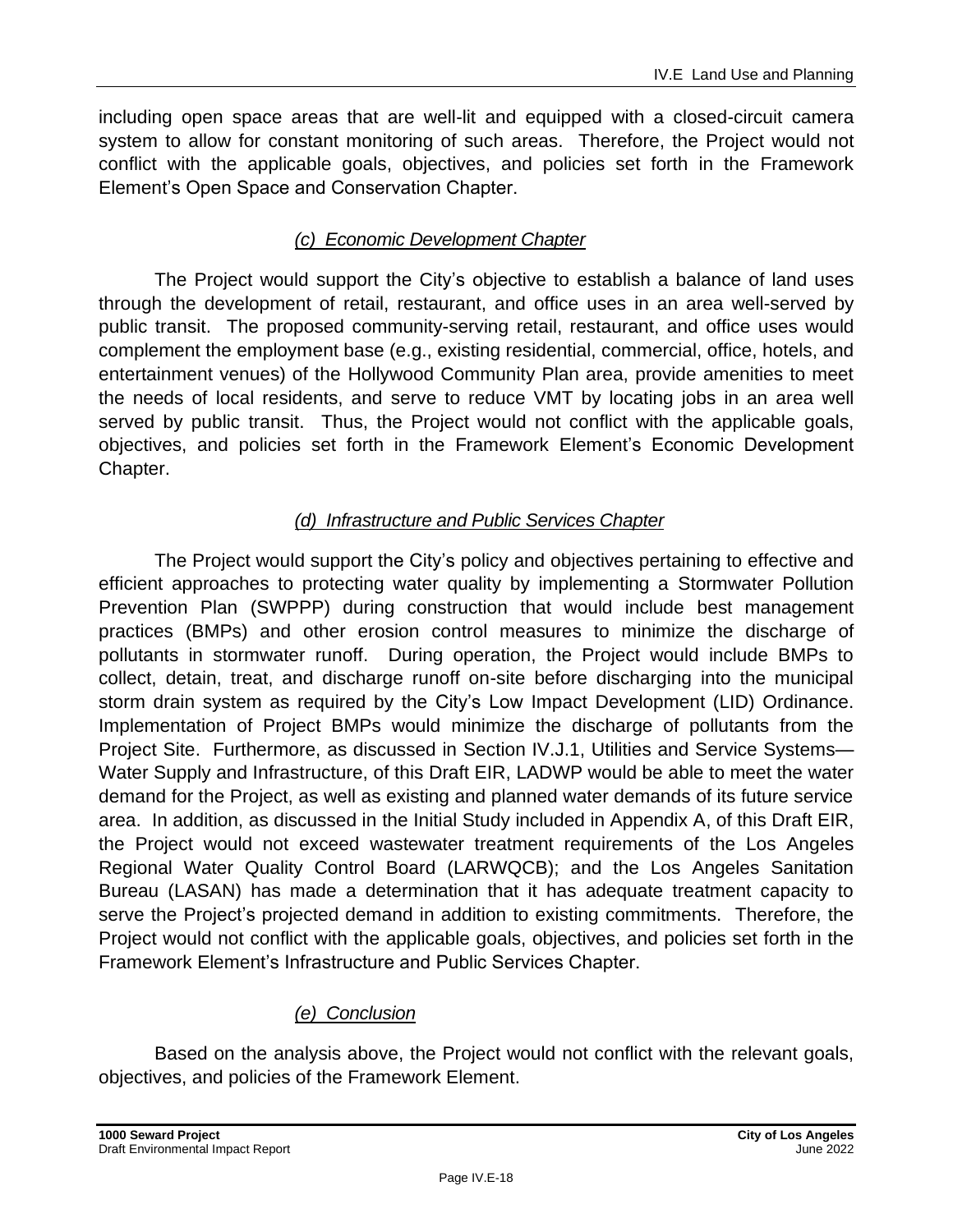### (2) Mobility Plan 2035

The Project's general consistency with the applicable goals, objectives, and policies set forth in the Mobility Plan adopted for the purpose of avoiding or mitigating an environmental effect is discussed in Table 2 of Appendix F of this Draft EIR.

In summary of Table 2, the Project would support the City's policy to provide for safe passage of all modes of travel during construction by preparing and implementing a Construction Traffic Management Plan that would incorporate safety measures around the construction site to reduce the risk to pedestrian activity near the work area; minimize the potential conflicts between construction activities, street traffic, transit stops, and pedestrians; and reduce congestion to public streets and highways. The Project would ensure high quality pedestrian access in all site planning and public right-of-way modifications to provide a safe and comfortable walking environment.

During operation, the Project would recognize all modes of travel by providing adequate vehicular and pedestrian access and providing bicycle facilities. Specifically, the Project would include 310 vehicle parking spaces within four subterranean levels and four fully-enclosed and mechanically ventilated above grade parking levels and 58 bicycle parking spaces within the ground level parking area. The Project would also enhance pedestrian activity along Seward Street, Hudson Avenue, and Romaine Street through building design and proposed streetscape amenities by providing ground-level, communityserving retail and restaurant uses, as well as new landscaping. Streetscape amenities provided by the Project would include the plaza stairs, outdoor dining seating, new trees, and raised planters. Additionally, given the location of the Project Site in proximity to major transit corridors, the Project would provide all guests, employees, and patrons of the onsite uses convenient access to transit services. The Project would also include a Transportation Demand Management (TDM) Program pursuant to Project Design Feature TR-PDF-1 and VMT impacts would be less than significant. Therefore, the Project would not conflict with the applicable goals, objectives, and policies set forth in the Mobility Plan.

### (3) Los Angeles General Plan Conservation Element

As identified in Subsection 2.a.(1)(a)(ii), the Conservation Element addresses the preservation, conservation, protection, and enhancement of the City's natural resources and recognizes the City's responsibility for identifying and protecting its cultural and historical heritage. The Project's consistency with the Conservation Element is analyzed below.

As discussed in the Initial Study included in Appendix A of this Draft EIR, the Project Site is currently developed with two one-story buildings and a surface parking lot and does not contain any natural resources. Landscaping within the Project Site is limited to one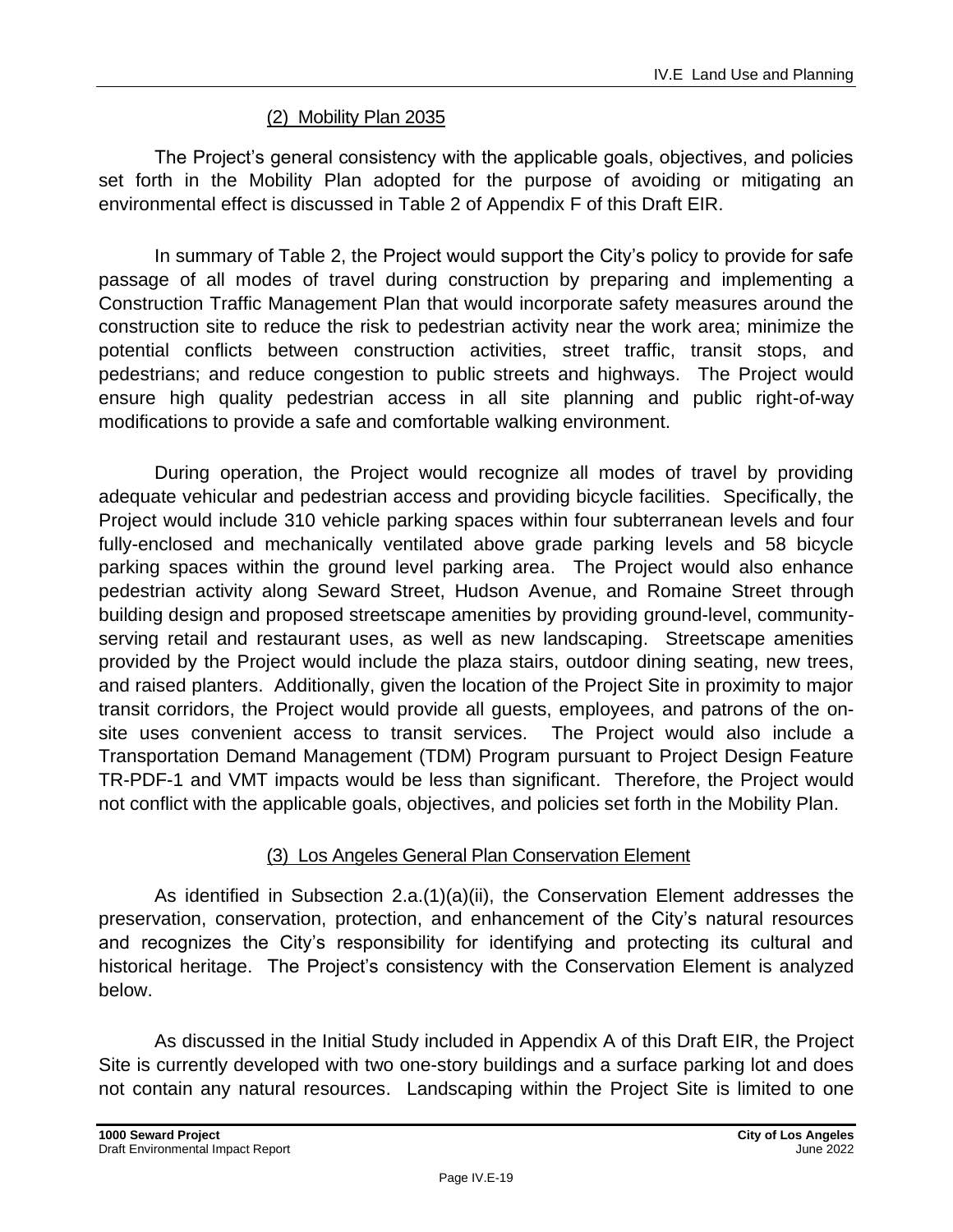ornamental tree, and common grasses and shrubs. There are no street trees adjacent to the Project Site. The existing on-site tree is a non-native species that is not subject to the City of Los Angeles Protected Tree Relocation and Replacement Ordinance (Ordinance No. 177,404).<sup>7</sup> As also discussed in the Initial Study included as Appendix A of this Draft EIR, due to the improved nature of the Project Site and the surrounding areas, and lack of large expanses of open space areas, species likely to occur on-site are limited to small terrestrial and avian species typically found in developed settings. Therefore, the Project would not have a substantial adverse effect, either directly or through habitat modification, on any species identified as a candidate, sensitive, or special status species in local or regional plans, policies, or regulations by the California Department of Fish and Wildlife or U.S. Fish and Wildlife Service.

No riparian or other sensitive natural community exists on the Project Site or in the immediate surrounding area. No water bodies or federally protected wetlands as defined by Section 404 of the Clean Water Act exist on the Project Site or in the immediate vicinity of the Project Site. The areas surrounding the Project Site are fully developed and there are no large expanses of open space areas within and surrounding the Project Site which provide linkages to natural open spaces areas and which may serve as wildlife corridors. Accordingly, development of the Project would not interfere substantially with any established native resident or migratory wildlife corridors or impede the use of native wildlife nursery sites. Furthermore, no water bodies that could serve as habitat for fish exist on the Project Site or in the vicinity of the Project Site.

With respect to historic resources, as discussed in Section IV.B, Cultural Resources, of this Draft EIR, the buildings on the Project Site are not considered historic resources as defined by CEQA and direct impacts would be less than significant. There are identified historic resources in the Project vicinity, including the Hollywood Center Studios which is located immediately to the west of the Project Site, and the Seward Film Vaults immediately to the north. Although the Project would introduce increased height and density to the Project Site, the Project does not include demolition, destruction, relocation, or alteration of any potential historical resource or its immediate surroundings such that the significance of a historical resource would be materially impaired. With the implementation of Mitigation Measure CUL-MM-1 to protect the Seward Film Vaults during construction, the Project would not result in a substantial adverse change in the significance of a historic resource and indirect impacts would be less than significant.

*<sup>7</sup> The City of Los Angeles Protected Tree Relocation and Replacement Ordinance (Ordinance No. 177,404) protects Oak, Southern California Black Walnut, Western Sycamore, and California Bay tree species that are native to Southern California, and excludes trees grown by a nursery or trees planted or grown as part of a tree planting program.*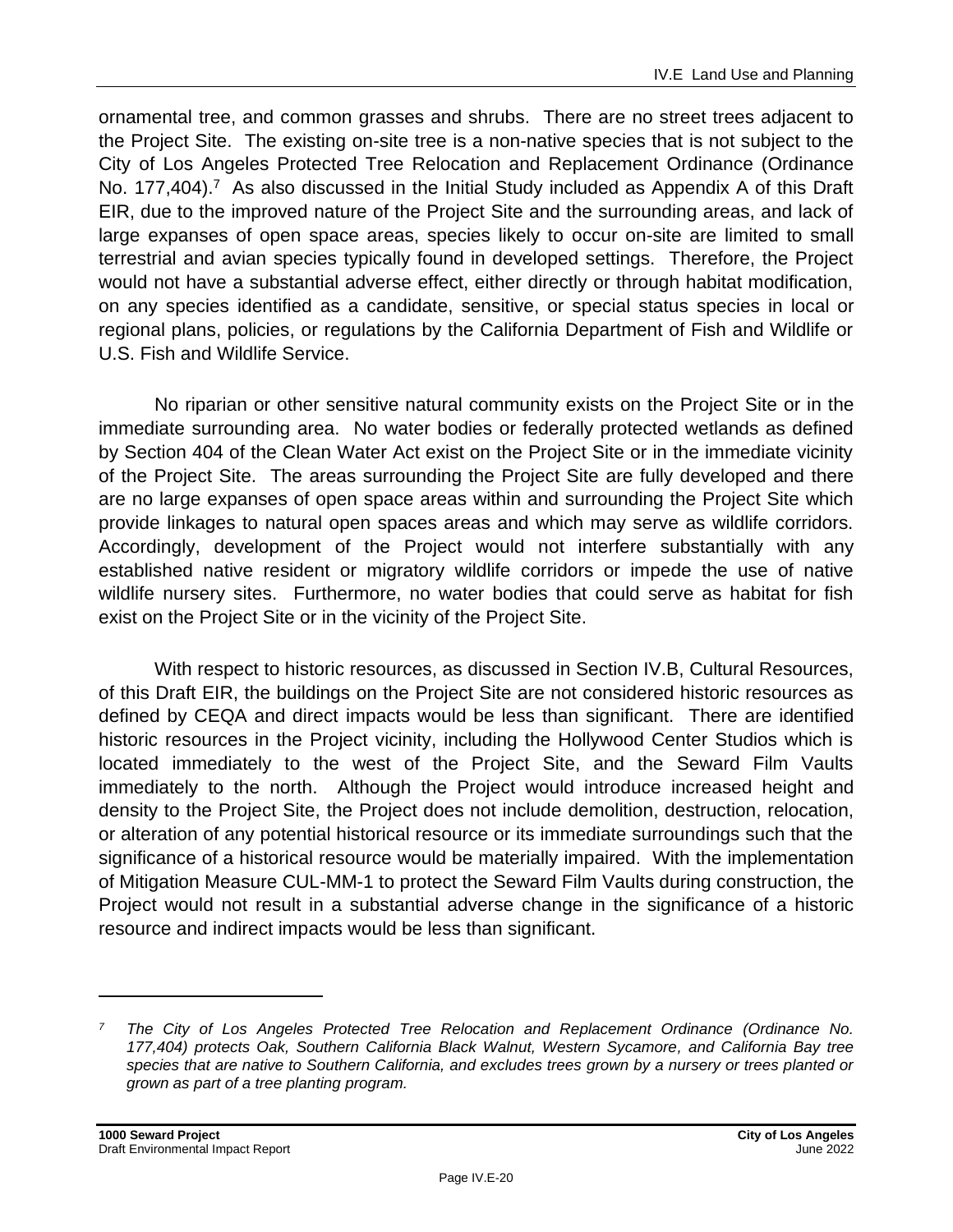Therefore, the Project would not conflict with the applicable goals, objectives, and policies set forth in the Conservation Element.

#### (4) Health and Wellness Element

The Health and Wellness Element includes the goal to provide a healthy environment, where residents are less susceptible to health concerns related to poor air quality and increased exposure to environmental hazards and toxins. Under this goal, the Health and Wellness Element includes a policy to reduce air pollution from stationary and mobile sources, protect human health and welfare, and promote improved respiratory health. The Project is in close proximity to transit including numerous bus lines and would include TDM measures to reduce VMT pursuant to Project Design Feature TR-PDF-1 (refer to Section IV.H, Transportation, of this Draft EIR). In addition, the Project would encourage alternative transportation choices by improving the pedestrian experience on adjacent streets and providing 58 bicycle parking spaces on-site. As such, the Project would support the Health and Wellness Element's efforts to reduce vehicle use through implementation of smart growth land use patterns, which would support the reduction of air pollution. Therefore, the Project would not conflict with the applicable goals set forth in the Health and Wellness Element adopted for the purpose of avoiding or mitigating an environmental effect.

### (5) Hollywood Community Plan

The Project's general consistency with the objectives and policies set forth in the Hollywood Community Plan is discussed in detail in Table 3 of Appendix F of this Draft EIR. The following is a summary of that discussion.

The Project currently has a land use designation of Limited Manufacturing and Medium Residential and is zoned MR1-1 (Restricted Industrial, Height District 1) and R3-1 (Multiple Dwelling, Height District 1). The City has initiated a General Plan Amendment to the Hollywood Community Plan to amend a portion of the Project Site designated as Medium Residential to Limited Manufacturing to match the balance of the site; a Vesting Zone Change from R3 and MR1 to M1 to allow for office uses across the entire Project Site; and a Height District Change from Height District No. 1 to Height District No. 2 with a D Limitation to allow a 4.5:1 FAR. Upon approval of the requested entitlements, the proposed uses would be consistent with those permitted under the new zoning.

The Project would not conflict with the objectives and policies that support the goals of the Community Plan. The Project would support the Hollywood Community Plan's objective to promote the economic well being and public convenience by developing new community-serving retail, restaurant, and office uses in Hollywood. The proposed uses would be located in an area well served by public transit, which would reduce VMT. The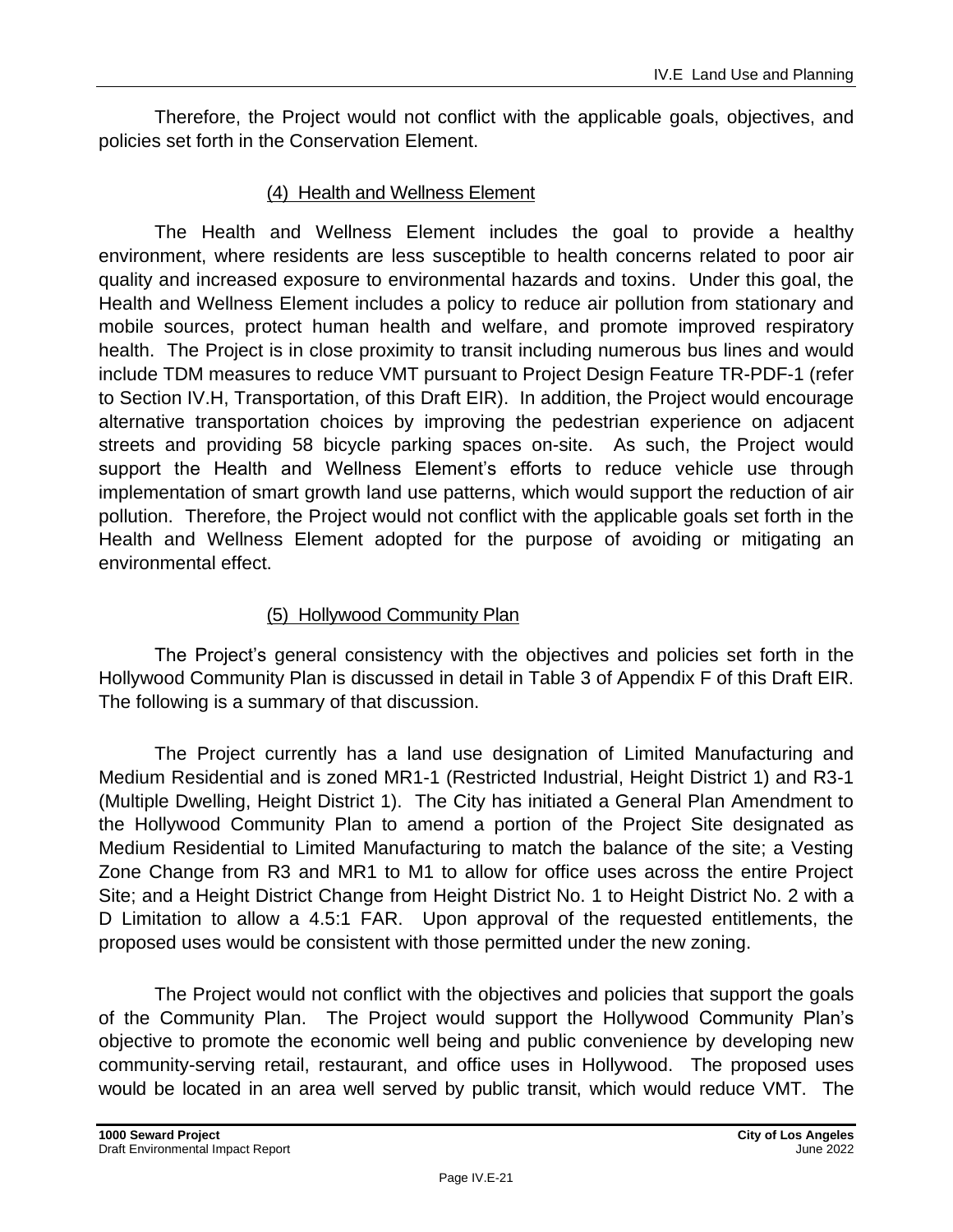Project would also support the Hollywood Community Plan's policy to provide new employment opportunities within a reasonable commuting distance from residential locations. The Project Site is located within proximity to residential locations, including the multi-family residential buildings to the east of the Project Site. Additionally, the Project would support the Hollywood Community Plan's policy to discourage on-street parking in industrial areas as it would include 310 vehicle parking spaces within four subterranean levels, one at-grade level, and three fully-enclosed and mechanically ventilated above-grade parking levels.

The Project would also provide 58 bicycle parking spaces (36 long term and 22 short term) and new trees around the building perimeter, which would improve the pedestrian realm. Accordingly, the Project would improve Hollywood's pedestrian environment and support bicycling, recognizing the various alternative modes of transportation available in the immediate vicinity of the Project Site.

Therefore, the Project would not conflict with the goals, objectives, and policies set forth in the Hollywood Community Plan.

### *(ii) Los Angeles Municipal Code*

As previously discussed, the Project Site has a General Plan land use designation of Limited Manufacturing and Medium Residential and is currently zoned MR1-1 and R3-1. Pursuant to the LAMC, the MR1 Zone permits CM (commercial manufacturing) uses, including limited commercial and manufacturing, clinics, media production, limited machine shops, animal hospitals, and kennels. The R3 Zone permits R2 (two-family dwellings) uses, including apartment houses, multiple dwellings, and child care (20 children maximum) uses. The Height District 1 designation, in conjunction with the R3 Zone has a height limit of 45 feet and an FAR of 3:1. The Height District 1 designation for the MR1 Zone permits an FAR of 1.5:1, but does not impose a maximum building height limit.

The Project is a commercial development consisting of restaurant, retail, and office uses. Thus, the Project would be inconsistent with the Project Site's R3 zoning and Medium Residential land use designation which do not permit office uses. To accommodate the Project's proposed office uses, pursuant to LAMC Section 11.5.6, the Applicant is requesting a General Plan Amendment to amend a portion of the Project Site designated by the Hollywood Community Plan as "Medium Residential" land use designation to a "Limited Manufacturing" land use designation to match the balance of the Project Site. Pursuant to LAMC Sections 12.32-F and 12.32-Q, the Applicant is also requesting a Vesting Zone Change for the Project Site from "R3" and "MR1" to "M1" to allow for the office use across the entire Project Site, including the imposition of a T Classification to provide relief from the Project's dedication and improvement requirements along Romaine Street and Seward Street.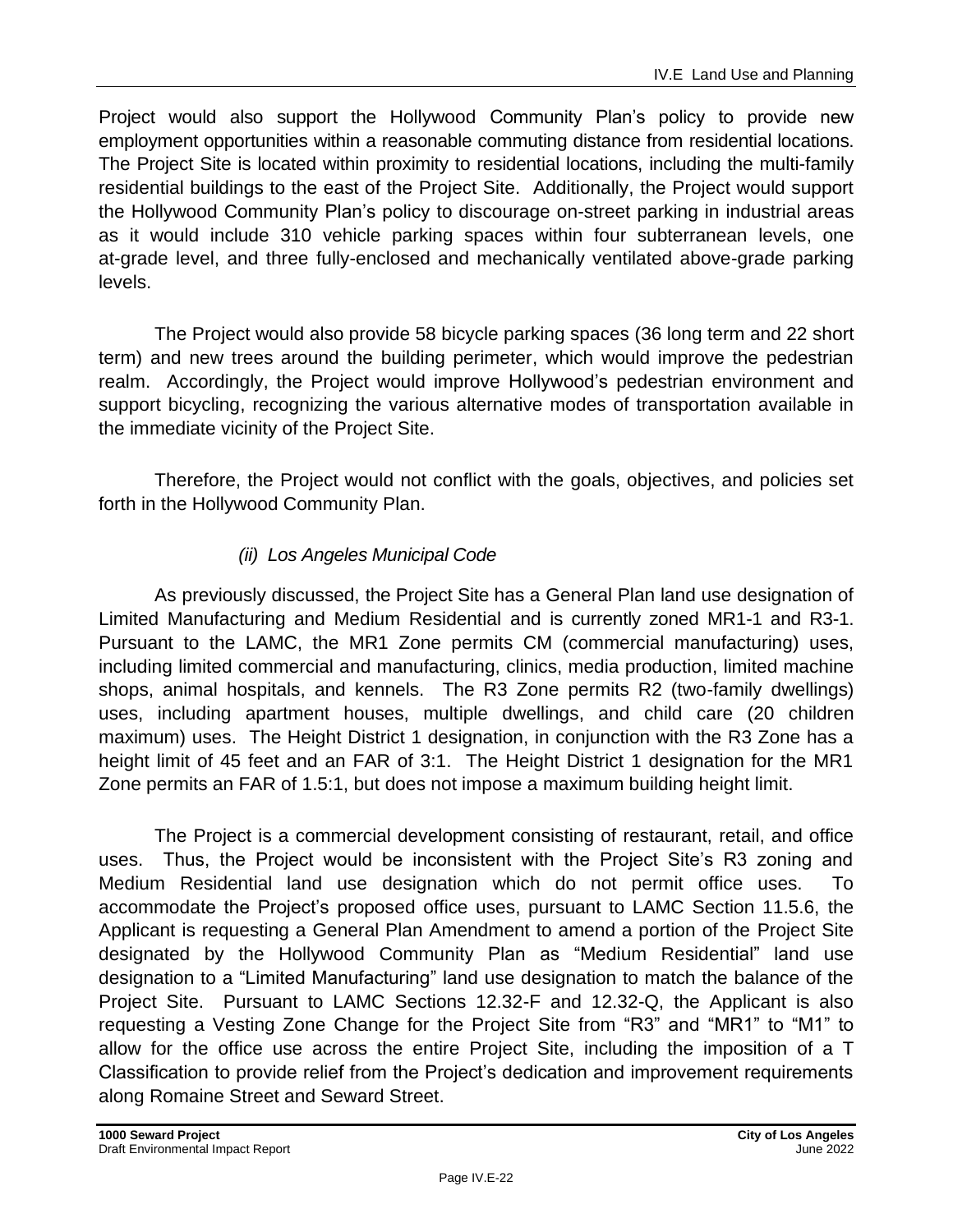With respect to FAR, the proposed 4.4:1 FAR is also inconsistent with the Project Site's existing zoning. To allow the proposed density, pursuant to LAMC Section 12.32F, the Applicant is requesting a Height District Change for the Project Site from Height District No. 1 to Height District No. 2 with a D Limitation to allow a 4.5:1 FAR. The Project would also require a Site Plan Review pursuant to LAMC Section 16.05 to allow development that creates, or results in an increase of 50,000 gross square feet or more nonresidential floor area.

In accordance with LAMC Section 12.24-W,1, the Applicant would also seek a Conditional Use Permit to allow the sale or dispensing for consideration of alcoholic beverages, including beer, wine, and a full-line of alcohol, for consumption on the premises or off-site of the premises in the M1 Zone (for up to three suites).

With approval of the requested discretionary actions, the Project would be consistent with all applicable provisions of the LAMC.

### *(iii) Citywide Design Guidelines*

The Citywide Design Guidelines are intended as performance goals and not zoning regulations or development standards. Although each of the Citywide Design Guidelines should be considered in a project, not all will be appropriate in every case. As detailed below, the Project would not conflict with the applicable Citywide Design Guidelines.

### Guideline 1: Promote a safe, comfortable, and accessible pedestrian experience for all.

The Project would enhance the streetscape adjacent to the Project Site along Seward Street, Hudson Avenue, and Romaine Street by implementing a variety of measures that would encourage pedestrian activity and activate the public realm. The Project would provide eight street trees along Romaine Street and Hudson Avenue, which would provide shade for pedestrians. In addition, the Project would include low-lumen exterior lights adjacent to the buildings and along pathways that would serve to enhance the safety of pedestrians at night. The Project would also include pedestrian-accessible, ground floor commercial uses that would be designed with articulation and window treatments that would enhance the streetscape and the pedestrian plaza at the corner of Seward Street and Romaine Street would be accessible to both patrons and the general public. These Project elements would provide additional pedestrian amenities for the community and provide a safe, comfortable, and accessible pedestrian experience for all.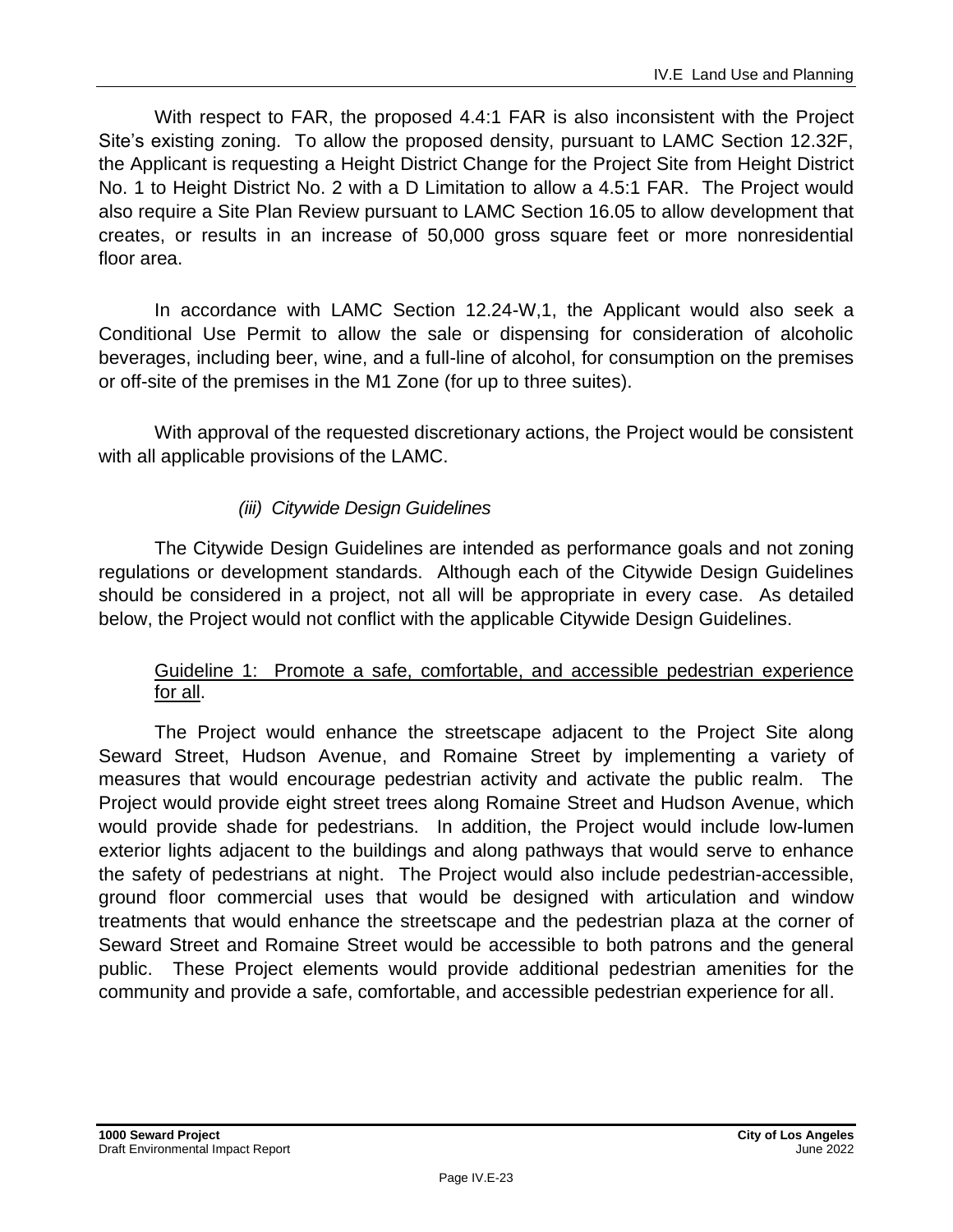### Guideline 2: Carefully incorporate vehicular access such that it does not degrade the pedestrian experience.

The Project would include the removal of existing surface parking within the Project Site. All Project parking would be located within four subterranean levels, one at-grade level that would be enclosed with the exception of the entrance, and three fully-enclosed and mechanically ventilated above grade parking levels. Driveways and parking areas would be unobtrusive as the only curb cut is a single two-lane driveway on Hudson Avenue that provides access to building's parking levels. The number of curb cuts would be reduced on the Project Site from five to one. Thus, the parking garage and driveways would not be highly visible from surrounding areas, which would serve to enhance the pedestrian environment.

#### Guideline 3: Design projects to actively engage with streets and public space and maintain human scale.

There are currently no street trees adjacent to the Project Site. The Project would include eight street trees along Romaine Street and Hudson Avenue, which would provide shade for pedestrians. As such, the Project would provide a balance between landscaping and paved areas used by the public, as well as Project employees and patrons of the retail and restaurant uses located on the ground floor of the Project. Furthermore, the retail and restaurant uses would be designed with glass windows, evoking a sense of connection between the visible interior and the open space where people may sit, eat, or socialize.

#### Guideline 6: Provide amenities that support community building and provide an inviting comfortable user experience.

The Project would provide open space and recreational amenities for employees throughout the Project Site. The Project would include terraces that would be located on multiple levels throughout the building and would feature outdoor dining seating, lounge seating, and landscaping. The Project would also provide tenant terraces on Levels 2, 4, 5, 8, 9, and the roof which would provide seating, lounge areas, and landscaping; and a restaurant/entertainment terrace would be provided on Level 10. Additional common open space would be provided on the first floor of the building and would include the plaza stairs and outdoor dining seating. Thus, the Project would provide amenities that support community building and provide an inviting and comfortable user experience.

#### Guideline 9: Configure the site layout, building massing, and orientation to lower energy demand and increase the comfort and wellbeing of users.

As discussed in the Project's Initial Study included as Appendix A of this Draft EIR, the Project has been designed and would be constructed to incorporate environmentally sustainable building features and construction protocols required by the Los Angeles Green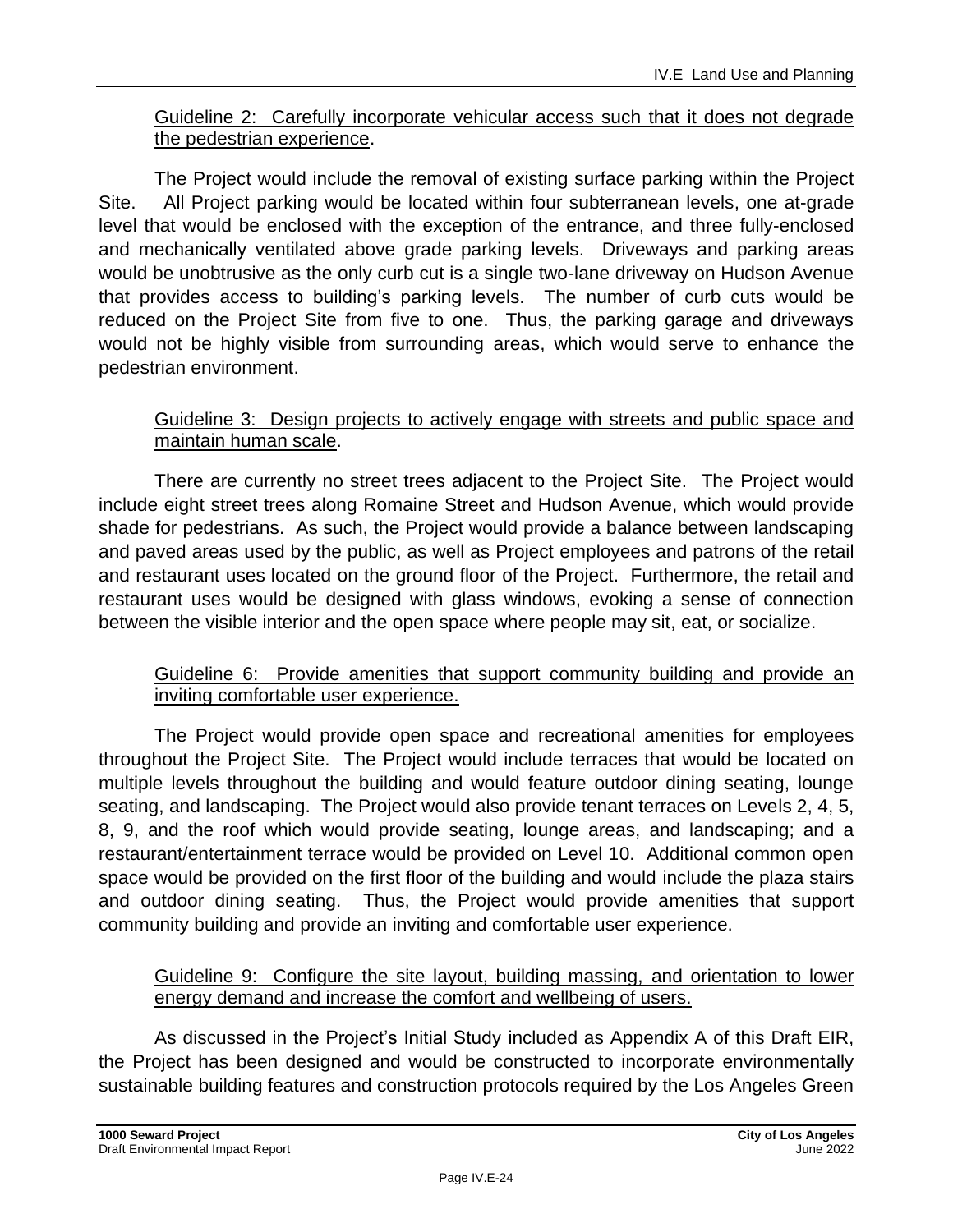Building Code and CALGreen. These standards would reduce and conserve energy and water usage and waste and, thereby, reduce associated greenhouse gas emissions and help minimize the impact on natural resources and infrastructure. The Project's sustainability features would include, but would not be limited to the following: photovoltaic cells; electric vehicle charging stations; material recycling stations; highly efficient HVAC systems; energy-efficient wall insulation and glazing units; WaterSense-labeled plumbing fixtures and weather-based controller and drip irrigation systems to promote a reduction of indoor and outdoor water use; Energy Star–labeled appliances; and water-efficient landscape design.

### Guideline 10: Enhance green features to increase opportunities to capture stormwater and promote habitat.

As discussed in the Project's Initial Study included as Appendix A of this Draft EIR, consistent with LID requirements to reduce the quantity and improve the quality of rainfall runoff that leaves the Project Site, the Project would include the installation of an infiltration system, capture and use system, biofiltration/bioretention system, or a combination of these as required by the City's LID Manual.

### *(b) SCAG 2020–2045 RTP/SCS*

The Project's general consistency with the applicable goals set forth in the 2020– 2045 RTP/SCS is analyzed in Table 4 of Appendix F to this Draft EIR. As detailed therein, the Project would be generally consistent with the applicable goals set forth in the 2020– 2045 RTP/SCS adopted for the purpose of avoiding or mitigating an environmental effect. Specifically, the Project would support the goals of the 2020–2045 RTP/SCS to improve mobility, accessibility, reliability, and travel safety, as well as protect the environment and health of the region's residents by improving air quality and encouraging active transportation (e.g., bicycling and walking). The Project would be developed within an existing urbanized area that provides an established network of roads and freeways that provide local and regional access to the area, including the Project Site. In addition, the Project Site is served by a variety of nearby mass transit options, including a number of bus lines. In addition, the Project would provide bicycle parking spaces for the proposed uses that would serve to promote the use of bicycles. The Project also includes adequate parking to serve the proposed uses and would provide charging stations to serve electric vehicles. As such, the Project would maximize mobility and accessibility by providing opportunities for the use of several modes of transportation, including convenient access to public transit and walking and biking.

### *(c) Conclusion*

**Based on the analysis provided above, the Project would not conflict with the applicable goals, objectives, and policies in local and regional plans that were**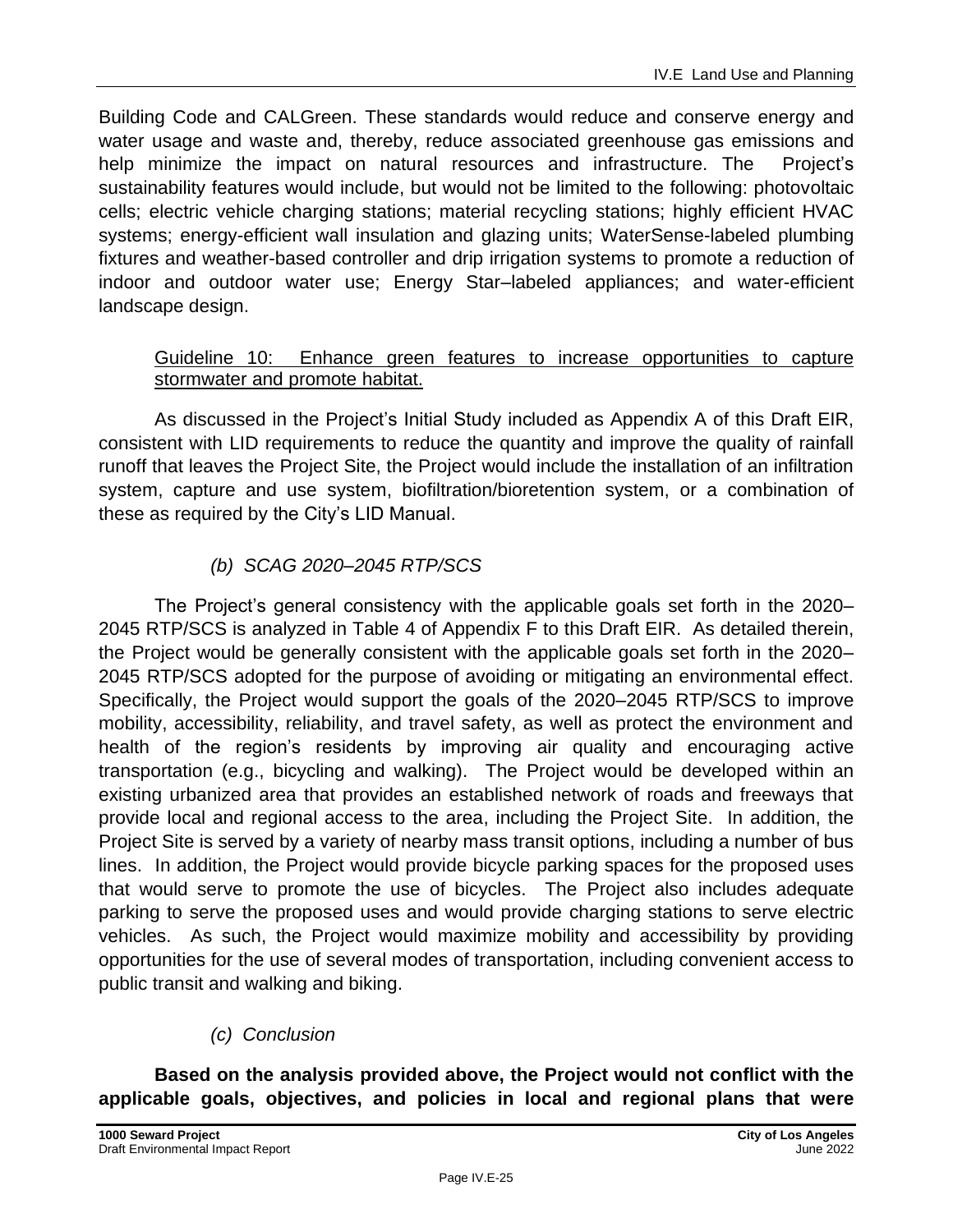**adopted to mitigate or avoid and environmental effect. Therefore, the Project would not be in substantial conflict with relevant environmental policies in applicable plans. As such, impacts related to land use consistency would be less than significant.**

## (2) Mitigation Measures

The Project's impact with regard to conflicts with applicable land use plans would be less than significant. Therefore, no mitigation measures are required.

### (3) Level of Significance After Mitigation

Project-level impacts with regard to conflicts with land use plans were determined to be less than significant without mitigation. Therefore, no mitigation measures were required, and the impact level remains less than significant.

## **e. Cumulative Impacts**

(1) Impact Analysis

### *(a) Physically Divide a Community*

As indicated in Section III, Environmental Setting, of this Draft EIR, there are 16 related projects in the vicinity of the Project Site as well Related Project No 17, the Hollywood Community Plan Update. The related projects generally consist of infill development and redevelopment of existing uses. As such, similar to the Project, the proposed construction associated with the related projects would be confined to the related project sites and would not physically divide a community. The uses proposed by the related projects, including multi-family residential, commercial, office, and hotel uses would also be compatible with the various developments planned throughout Hollywood as well as with existing uses. **As such, cumulative impacts related to the physical division of a community would be less than significant.**

#### *(b) Conflict with Applicable Goals, Objectives, and Policies Adopted for the Purpose of Avoiding or Mitigating an Environmental Effect*

As with the Project, the related projects which consist of infill development and redevelopment of existing uses and consist of multi-family residential, commercial, office, and hotel uses would be required to comply with relevant land use policies and regulations. Therefore, as with the Project, the related projects would not conflict with applicable land use plans. Specifically, like the Project, related projects would be required to comply with certain regulations and City goals, objectives, and policies to reduce emissions during construction as well as using clean materials and energy efficient appliances, consistent